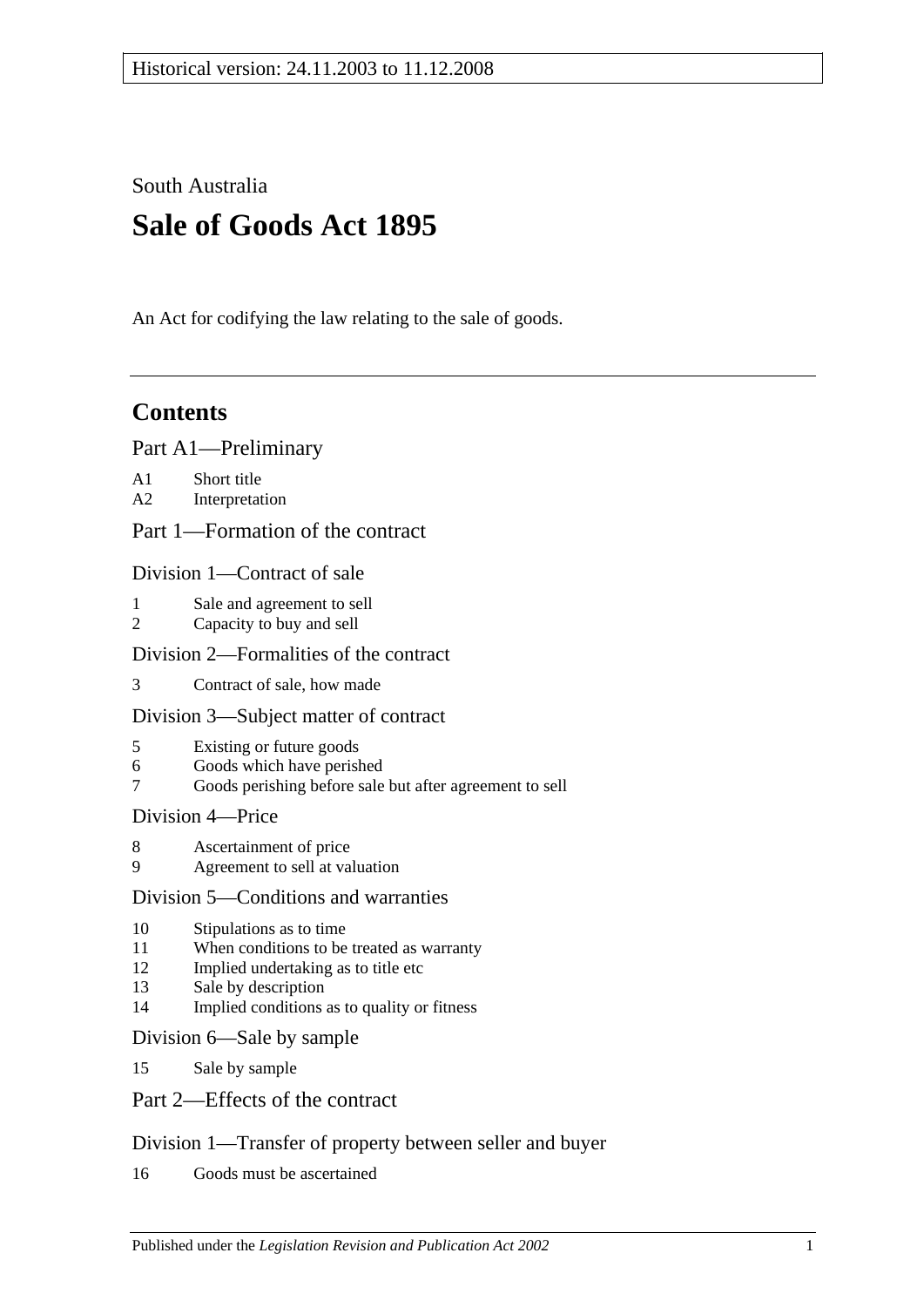- [Property passes when intended to pass](#page-7-3)
- [Rules for ascertaining intention](#page-7-4)
- [Reservation of right of disposal](#page-8-0)
- [Risk prima facie passes with property](#page-8-1)

#### [Division 2—Transfer of title](#page-9-0)

- [Sale by person not the owner](#page-9-1)<br>22 Market overt
- [Market overt](#page-9-2)
- [Sale under voidable title](#page-9-3)
- [Re-vesting of property in stolen goods on conviction of offender](#page-9-4)
- [Seller or buyer in possession after sale](#page-9-5)
- [Effect of writs of execution](#page-10-0)

#### [Part 3—Performance of the contract](#page-10-1)

- [Duties of seller and buyer](#page-10-2)
- [Payment and delivery are concurrent conditions](#page-10-3)
- [Rules as to delivery](#page-11-0)
- [Delivery of wrong quantity](#page-11-1)
- [Instalment deliveries](#page-11-2)
- [Delivery to carrier](#page-12-0)
- [Risk where goods are delivered at distant place](#page-12-1)
- [Buyer's right of examining the goods](#page-12-2)
- [Acceptance](#page-13-0)
- [Buyer not bound to return rejected goods](#page-13-1)
- [Liability of buyer for neglecting or refusing delivery of goods](#page-13-2)

#### [Part 4—Rights of unpaid seller against the goods](#page-13-3)

#### [Division 1—Unpaid seller's rights](#page-13-4)

- [Unpaid seller defined](#page-13-5)
- [Unpaid seller's rights](#page-13-6)

#### [Division 2—Unpaid seller's lien](#page-14-0)

- [Seller's lien](#page-14-1)
- [Part delivery](#page-14-2)
- [Termination of lien](#page-14-3)

#### [Division 3—Stoppage in transitu](#page-14-4)

- [Right of stoppage in transitu](#page-14-5)
- [Duration of transit](#page-15-0)
- [How stoppage in transitu is effected](#page-15-1)

#### [Division 4—Re-sale by buyer or seller](#page-16-0)

- [Effect of sub-sale or pledge by buyer](#page-16-1)
- [Sale not generally rescinded by lien or stoppage in transitu](#page-16-2)

#### [Part 5—Actions for breach of the contract](#page-16-3)

#### [Division 1—Remedies of seller](#page-16-4)

- [Action for price](#page-16-5)
- [Damages for non-acceptance](#page-16-6)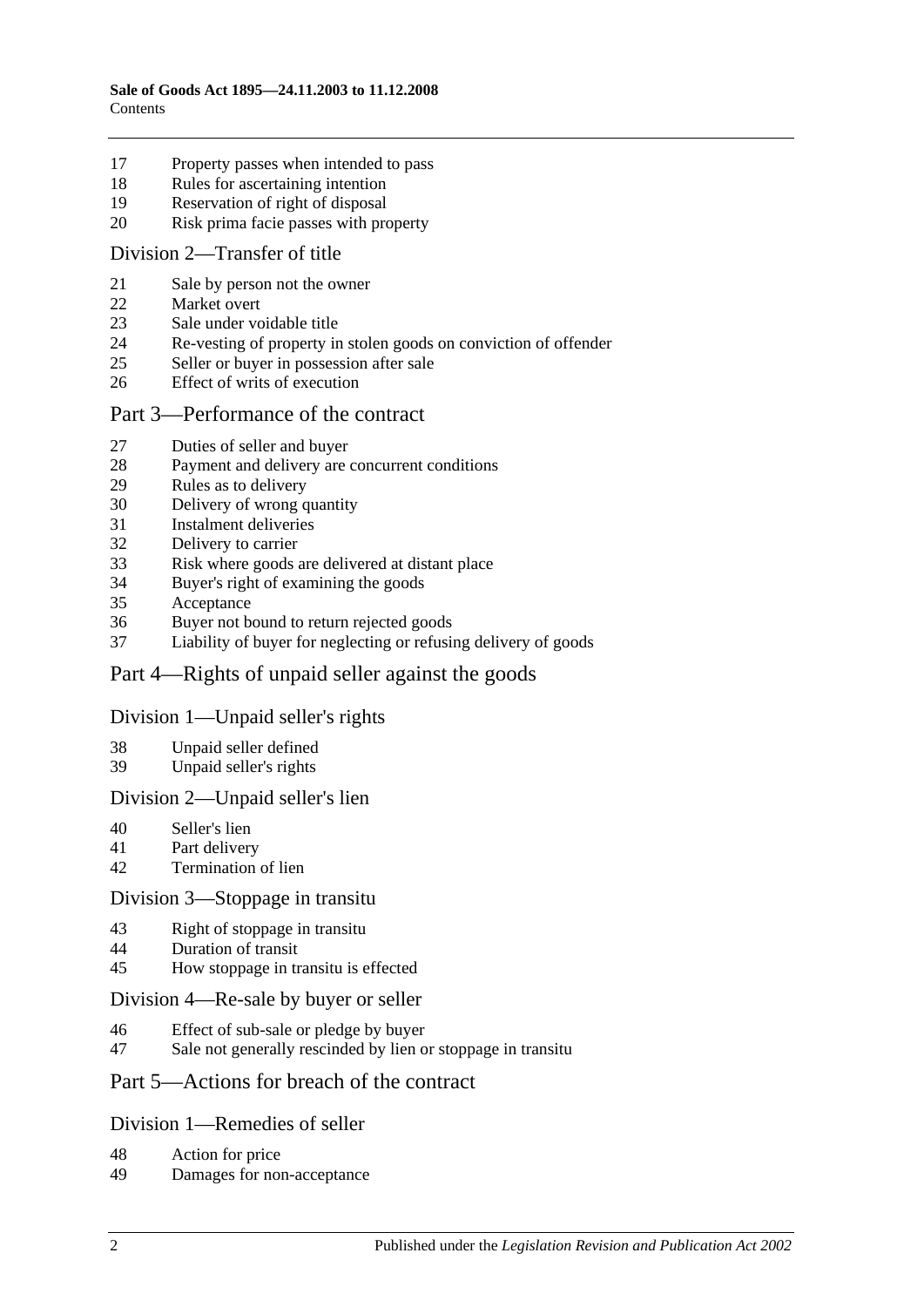#### [Division 2—Remedies of buyer](#page-17-0)

- 50 [Damages for non-delivery](#page-17-1)
- 51 [Specific performance](#page-17-2)
- 52 [Remedy for breach](#page-17-3) of warranty
- 53 [Interest and special damages](#page-18-0)

#### [Part 6—Supplementary](#page-18-1)

- 54 [Exclusion of implied terms and conditions](#page-18-2)
- 55 [Reasonable time a question of fact](#page-18-3)
- 56 [Rights etc enforceable by action](#page-18-4)
- 57 [Auction sales](#page-18-5)
- 57A [Avoidance of provision for draft allowance](#page-18-6)
- 57B [Avoidance of provision for draft allowance on sheep skins](#page-19-0)
- 58 [Repeals](#page-19-1)
- 59 [Savings](#page-19-2)

### [Schedule—Imperial Acts of no force or effect in South Australia](#page-19-3)

### [Legislative history](#page-20-0)

### <span id="page-2-0"></span>**The Parliament of South Australia enacts as follows:**

## **Part A1—Preliminary**

#### <span id="page-2-1"></span>**A1—Short title**

This Act may be cited as the *Sale of Goods Act 1895*.

#### <span id="page-2-2"></span>**A2—Interpretation**

(1) In this Act, unless the context or subject-matter otherwise requires—

*action* includes counter-claim and set-off;

**buyer** means a person who buys or agrees to buy goods;

*contract of sale* includes an agreement to sell as well as a sale;

*delivery* means voluntary transfer of possession from one person to another;

*document of title to goods* has the same meaning as it has in the *[Mercantile Law](http://www.legislation.sa.gov.au/index.aspx?action=legref&type=act&legtitle=Mercantile%20Law%20Act%201936)  Act [1936](http://www.legislation.sa.gov.au/index.aspx?action=legref&type=act&legtitle=Mercantile%20Law%20Act%201936)*;

*fault* means wrongful act or default;

*future goods* mean goods to be manufactured or acquired by the seller after the making of the contract for sale;

*goods* include all chattels personal other than things in action and money. The term includes emblements, industrial growing crops, and things attached to or forming part of the land which are agreed to be severed before sale or under the contract of sale;

*plaintiff* includes defendant counter-claiming;

*property* means the general property in goods, and not merely a special property;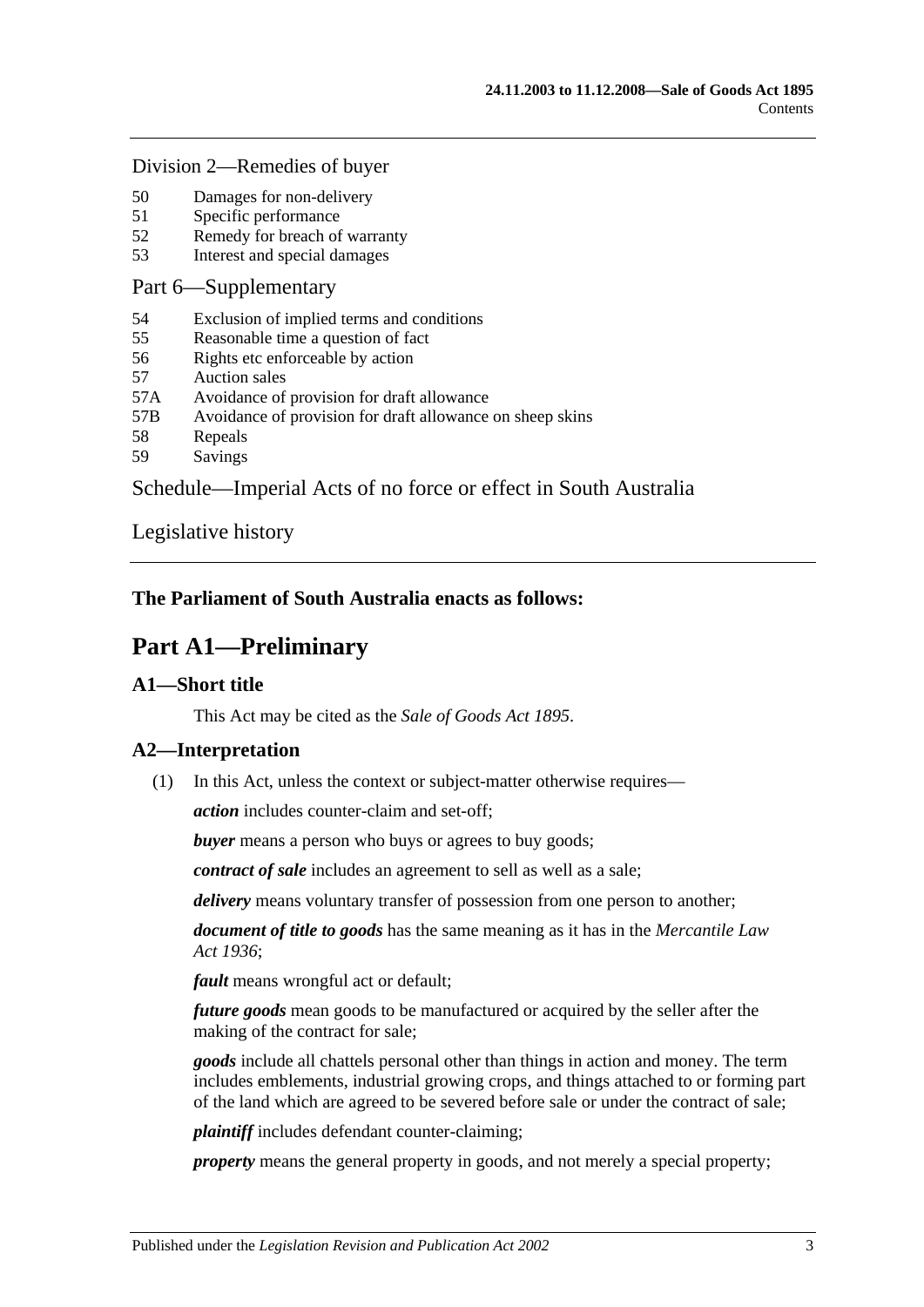*quality of goods* includes their state or condition;

*sale* includes a bargain and sale as well as a sale and delivery;

*seller* means a person who sells or agrees to sell goods;

*specific goods* mean goods identified and agreed upon at the time a contract of sale is made;

*warranty* means an agreement with reference to goods which are the subject of a contract of sale, but collateral to the main purpose of such contract, the breach of which gives rise to a claim for damages, but not to a right to reject the goods and treat the contract as repudiated.

- (2) A thing is deemed to be done in *good faith* within the meaning of this Act when it is in fact done honestly, whether it be done negligently or not.
- (3) A person is deemed to be insolvent within the meaning of this Act who either has ceased to pay his debts in the ordinary course of business, or cannot pay his debts as they become due, whether he has committed an act of insolvency or not, and whether he has become an insolvent or not.
- (4) Goods are in a *deliverable state* within the meaning of this Act when they are in such a state that the buyer would, under the contract, be bound to take delivery of them.

## <span id="page-3-1"></span><span id="page-3-0"></span>**Part 1—Formation of the contract**

## **Division 1—Contract of sale**

#### <span id="page-3-2"></span>**1—Sale and agreement to sell**

- (1) A contract of sale of goods is a contract whereby the seller transfers or agrees to transfer the property in goods to the buyer for a money consideration, called the price. There may be a contract of sale between one part owner and another.
- (2) A contract of sale may be absolute or conditional.
- (3) Where under a contract of sale the property in the goods is transferred from the seller to the buyer, the contract is called a sale; but where the transfer of the property in the goods is to take place at a future time, or subject to some condition thereafter to be fulfilled, the contract is called an agreement to sell.
- (4) An agreement to sell becomes a sale when the time elapses or the conditions are fulfilled subject to which the property in the goods is to be transferred.

### <span id="page-3-3"></span>**2—Capacity to buy and sell**

- (1) Capacity to buy and sell is regulated by the general law concerning capacity to contract, and to transfer and acquire property: Provided that where necessaries are sold and delivered to an infant or minor, or to a person who by reason of mental incapacity or drunkenness is incompetent to contract, he must pay a reasonable price therefor.
- (2) In this section—

*necessaries* means goods suitable to the condition in life of the infant, minor or other person, and to his or her actual requirements at the time of the sale and delivery.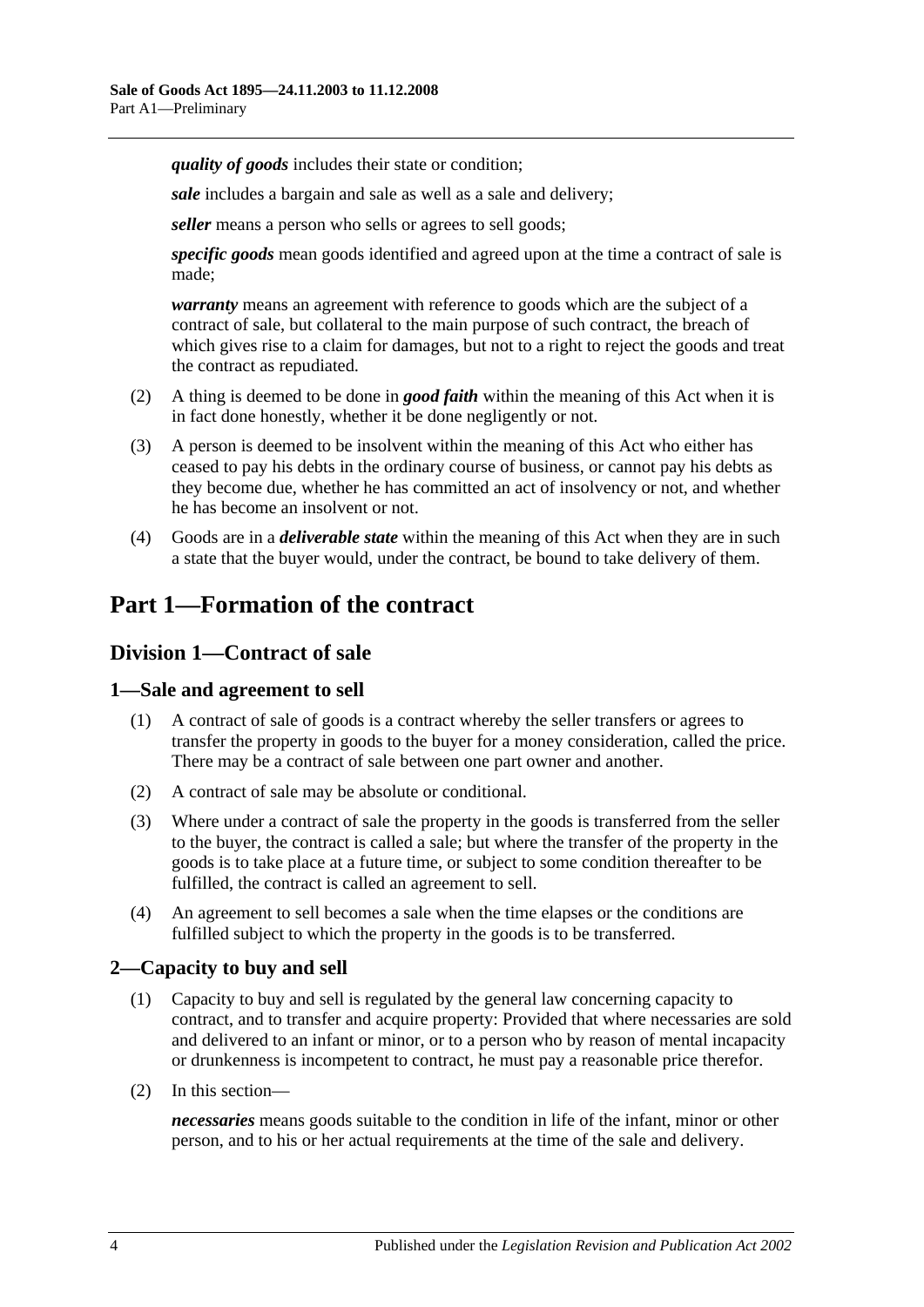## <span id="page-4-0"></span>**Division 2—Formalities of the contract**

#### <span id="page-4-1"></span>**3—Contract of sale, how made**

Subject to the provisions of this Act, and of any statute in that behalf, a contract of sale may be made in writing (either with or without seal), or by word of mouth, or partly in writing and partly by word of mouth, or may be implied from the conduct of the parties: Provided that nothing in this section shall affect the law relating to corporations.

### <span id="page-4-2"></span>**Division 3—Subject matter of contract**

#### <span id="page-4-3"></span>**5—Existing or future goods**

- (1) The goods which form the subject of a contract of sale may be either existing goods, owned or possessed by the seller, or goods to be manufactured or acquired by the seller after the making of the contract of sale, in this Act called *future goods*.
- (2) There may be a contract for the sale of goods, the acquisition of which by the seller depends upon a contingency which may or may not happen.
- (3) Where by a contract of sale the seller purports to effect a present sale of future goods, the contract operates as an agreement to sell the goods.

#### <span id="page-4-4"></span>**6—Goods which have perished**

Where there is a contract for the sale of specific goods, and the goods without the knowledge of the seller have perished at the time when the contract is made, the contract is void.

#### <span id="page-4-5"></span>**7—Goods perishing before sale but after agreement to sell**

Where there is an agreement to sell specific goods, and subsequently the goods, without any fault on the part of the seller or buyer, perish before the risk passes to the buyer, the agreement is thereby avoided.

### <span id="page-4-6"></span>**Division 4—Price**

#### <span id="page-4-7"></span>**8—Ascertainment of price**

- (1) The price in a contract of sale may be fixed by the contract, or may be left to be fixed in manner thereby agreed, or may be determined by the course of dealing between the parties.
- (2) Where the price is not determined in accordance with the foregoing provisions, the buyer must pay a reasonable price. What is a reasonable price is a question of fact dependent on the circumstances of each particular case.

#### <span id="page-4-8"></span>**9—Agreement to sell at valuation**

(1) Where there is an agreement to sell goods on the terms that the price is to be fixed by the valuation of a third party, and such third party cannot or does not make such valuation, the agreement is avoided: Provided that if the goods, or any part thereof, have been delivered to and appropriated by the buyer he must pay a reasonable price therefor.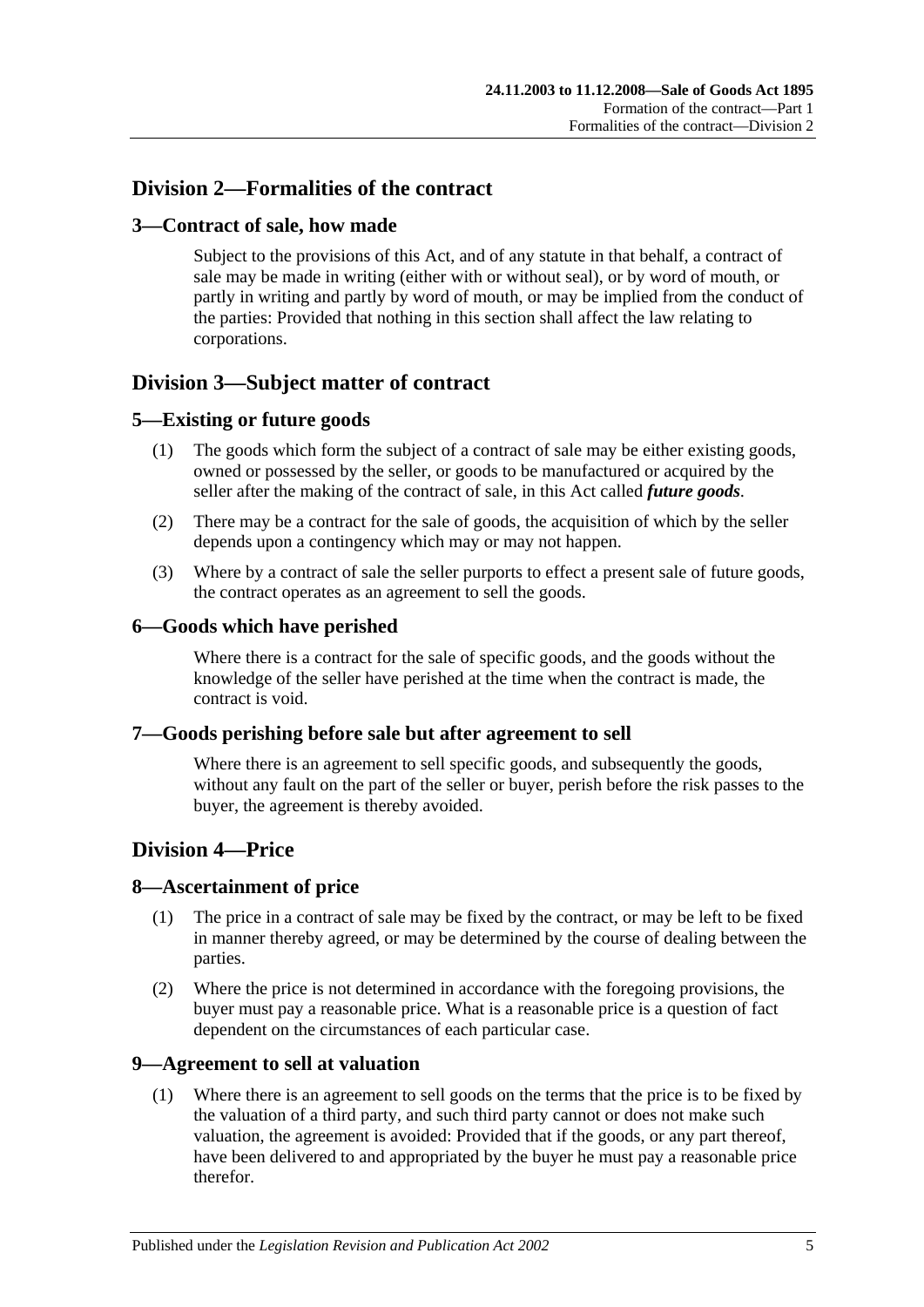(2) Where such third party is prevented from making the valuation by the fault of the seller or buyer, the party not in fault may maintain an action for damages against the party in fault.

## <span id="page-5-0"></span>**Division 5—Conditions and warranties**

#### <span id="page-5-1"></span>**10—Stipulations as to time**

- (1) Unless a different intention appears from the terms of the contract, stipulations as to time of payment are not deemed to be the essence of a contract of sale. Whether any other stipulation as to time is of the essence of the contract or not depends on the terms of the contract.
- (2) In a contract of sale *month* means *prima facie* calendar month.

#### <span id="page-5-2"></span>**11—When conditions to be treated as warranty**

- (1) Where a contract of sale is subject to any condition to be fulfilled by the seller, the buyer may waive the condition, or may elect to treat the breach of such condition as a breach of warranty, and not as a ground for treating the contract as repudiated.
- (2) Whether a stipulation in a contract of sale is a condition the breach of which may give rise to a right to treat the contract as repudiated, or a warranty the breach of which may give rise to a claim for damages, but not to a right to reject the goods and treat the contract as repudiated, depends in each case on the construction of the contract. A stipulation may be a condition, though called a warranty in the contract.
- (3) Where a contract of sale is not severable, and the buyer has accepted the goods, or part thereof, the breach of any condition to be fulfilled by the seller can only be treated as a breach of warranty, and not as a ground for rejecting the goods and treating the contract as repudiated, unless there be a term of the contract express or implied to that effect.
- (4) Nothing in this section shall affect the case of any condition or warranty, fulfilment of which is excused by law by reason of impossibility or otherwise.

#### <span id="page-5-3"></span>**12—Implied undertaking as to title etc**

In a contract of sale, unless the circumstances of the contract are such as to show a different intention, there is—

- (a) an implied condition on the part of the seller that in the case of a sale he has a right to sell the goods, and that in the case of an agreement to sell he will have a right to sell the goods at a time when the property is to pass;
- (b) an implied warranty that the buyer shall have and enjoy quiet possession of the goods;
- (c) an implied warranty that the goods shall be free from any charge or encumbrance in favour of any third party, not declared or known to the buyer before or at the time when the contract is made.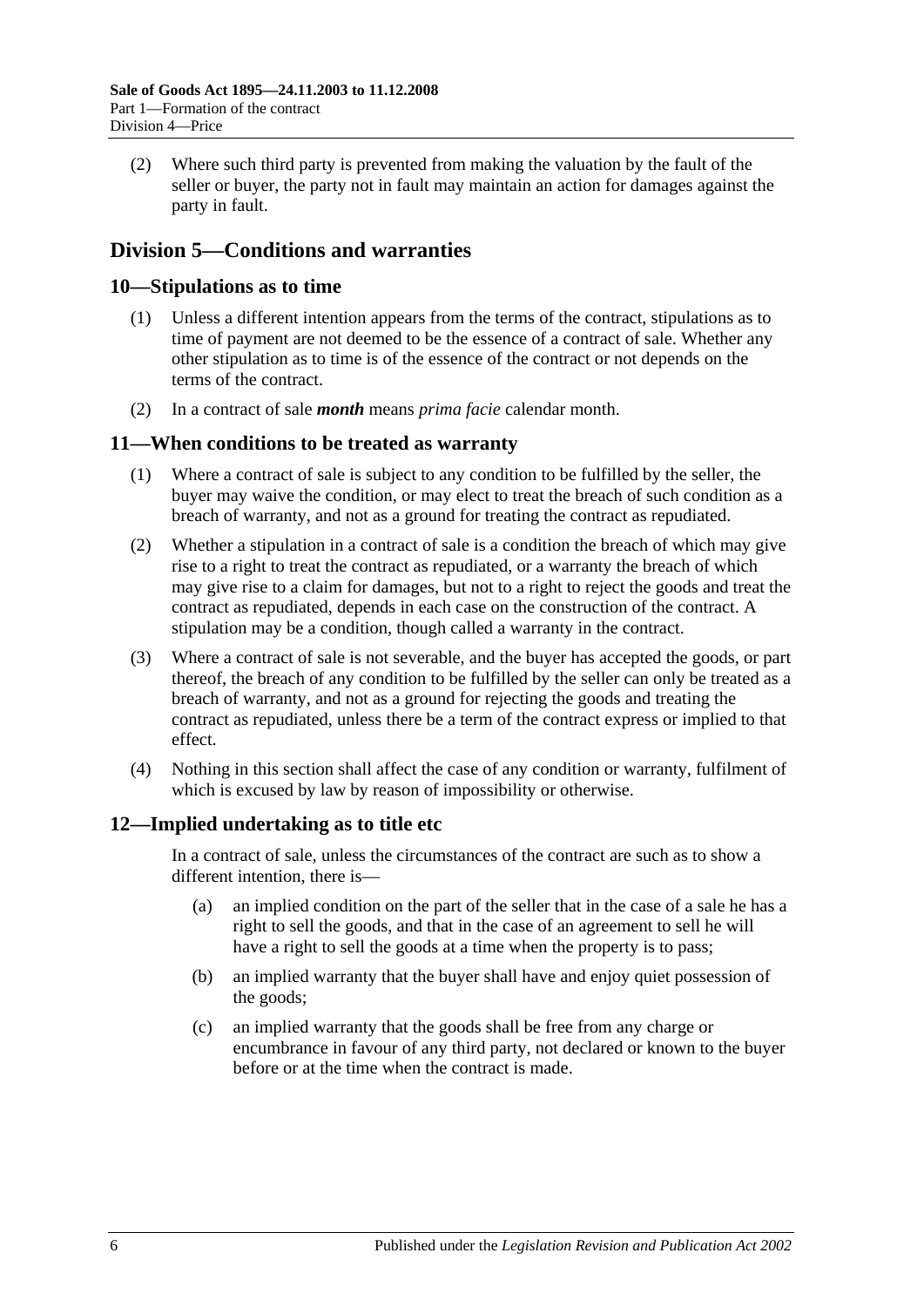### <span id="page-6-0"></span>**13—Sale by description**

Where there is a contract for the sale of goods by description, there is an implied condition that the goods shall correspond with the description; and if the sale be by sample, as well as by description, it is not sufficient that the bulk of the goods corresponds with the sample if the goods do not also correspond with the description.

### <span id="page-6-1"></span>**14—Implied conditions as to quality or fitness**

Subject to the provisions of this Act, and of any Statute in that behalf, there is no implied warranty or condition as to the quality or fitness for any particular purpose of goods supplied under a contract of sale, except as follows:

- (a) where the buyer, expressly or by implication, makes known to the seller the particular purpose for which the goods are required, so as to show that the buyer relies on the seller's skill or judgment, and the goods are of a description which it is in the course of the seller's business to supply (whether he be the manufacturer or not), there is an implied condition that the goods shall be reasonably fit for such purpose: Provided that in the case of a contract for the sale of a specified article under its patent or other trade name, there is no implied condition as to its fitness for any particular purpose;
- (b) where goods are bought by description from a seller who deals in goods of that description (whether he be the manufacturer or not), there is an implied condition that the goods shall be of merchantable quality: Provided that if the buyer has examined the goods, there shall be no implied condition as regards defects which such examination ought to have revealed;
- (c) an implied warranty or condition as to quality or fitness for a particular purpose may be annexed by the usage of trade;
- (d) an express warranty or condition does not negative a warranty or condition implied by this Act unless inconsistent therewith.

## <span id="page-6-2"></span>**Division 6—Sale by sample**

#### <span id="page-6-3"></span>**15—Sale by sample**

- (1) A contract of sale is a contract for sale by sample where there is a term in the contract, express or implied, to that effect.
- (2) In the case of a contract for sale by sample—
	- (a) there is an implied condition that the bulk shall correspond with the sample in quality;
	- (b) there is an implied condition that the buyer shall have a reasonable opportunity of comparing the bulk with the sample;
	- (c) there is an implied condition that the goods shall be free from any defect, rendering them unmerchantable, which would not be apparent on reasonable examination of the sample.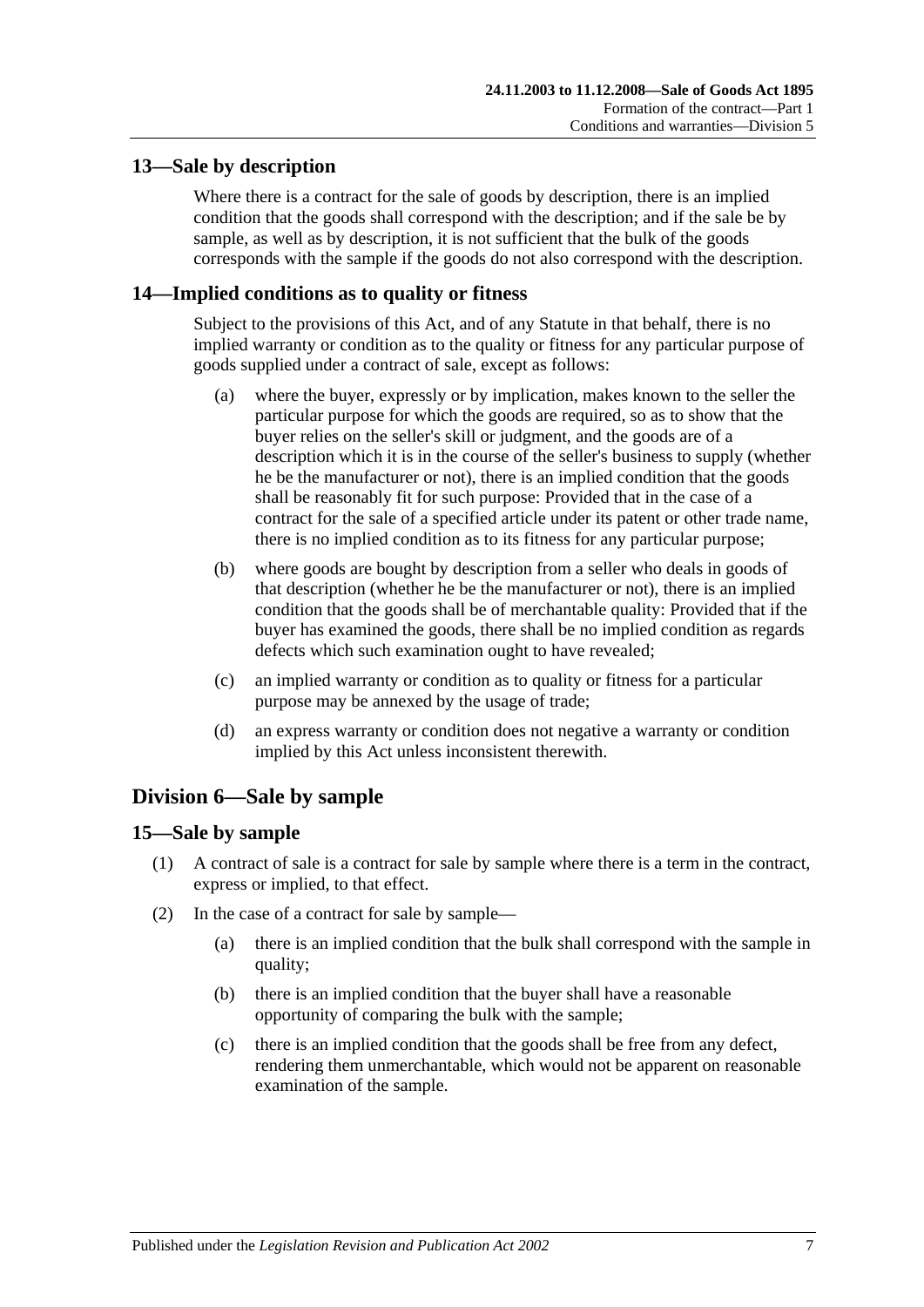## <span id="page-7-0"></span>**Part 2—Effects of the contract**

## <span id="page-7-1"></span>**Division 1—Transfer of property between seller and buyer**

#### <span id="page-7-2"></span>**16—Goods must be ascertained**

Where there is a contract for the sale of unascertained goods, no property in the goods is transferred to the buyer unless and until the goods are ascertained.

#### <span id="page-7-3"></span>**17—Property passes when intended to pass**

- (1) Where there is a contract for the sale of specific or ascertained goods the property in them is transferred to the buyer at such time as the parties to the contract intend it to be transferred.
- (2) For the purpose of ascertaining the intention of the parties, regard shall be had to the terms of the contract, the conduct of the parties, and the circumstances of the case.

#### <span id="page-7-4"></span>**18—Rules for ascertaining intention**

Unless a different intention appears, the following are rules for ascertaining the intention of the parties as to the time at which the property in the goods is to pass to the buyer:

Rule 1. Where there is an unconditional contract for the sale of specific goods, in a deliverable state, the property in the goods passes to the buyer when the contract is made, and it is immaterial whether the time of payment or the time of delivery, or both be postponed.

Rule 2. Where there is a contract for the sale of specific goods, and the seller is bound to do something to the goods for the purpose of putting them into a deliverable state, the property does not pass until such thing be done, and the buyer has notice thereof.

Rule 3. Where there is a contract for the sale of specific goods in a deliverable state, but the seller is bound to weigh, measure, test, or do some other act or thing with reference to the goods for the purpose of ascertaining the price, the property does not pass until such act or thing be done, and the buyer has notice thereof.

Rule 4. When goods are delivered to the buyer on approval, or on *sale or return*, or other similar terms, the property therein passes to the buyer—

- (a) when he signifies his approval or acceptance to the seller, or does any other act adopting the transaction;
- (b) If he does not signify his approval or acceptance to the seller, but retains the goods without giving notice of rejection, then, if a time has been fixed for the return of the goods, on the expiration of such time, and, if no time has been fixed, on the expiration of a reasonable time. What is a reasonable time is a question of fact.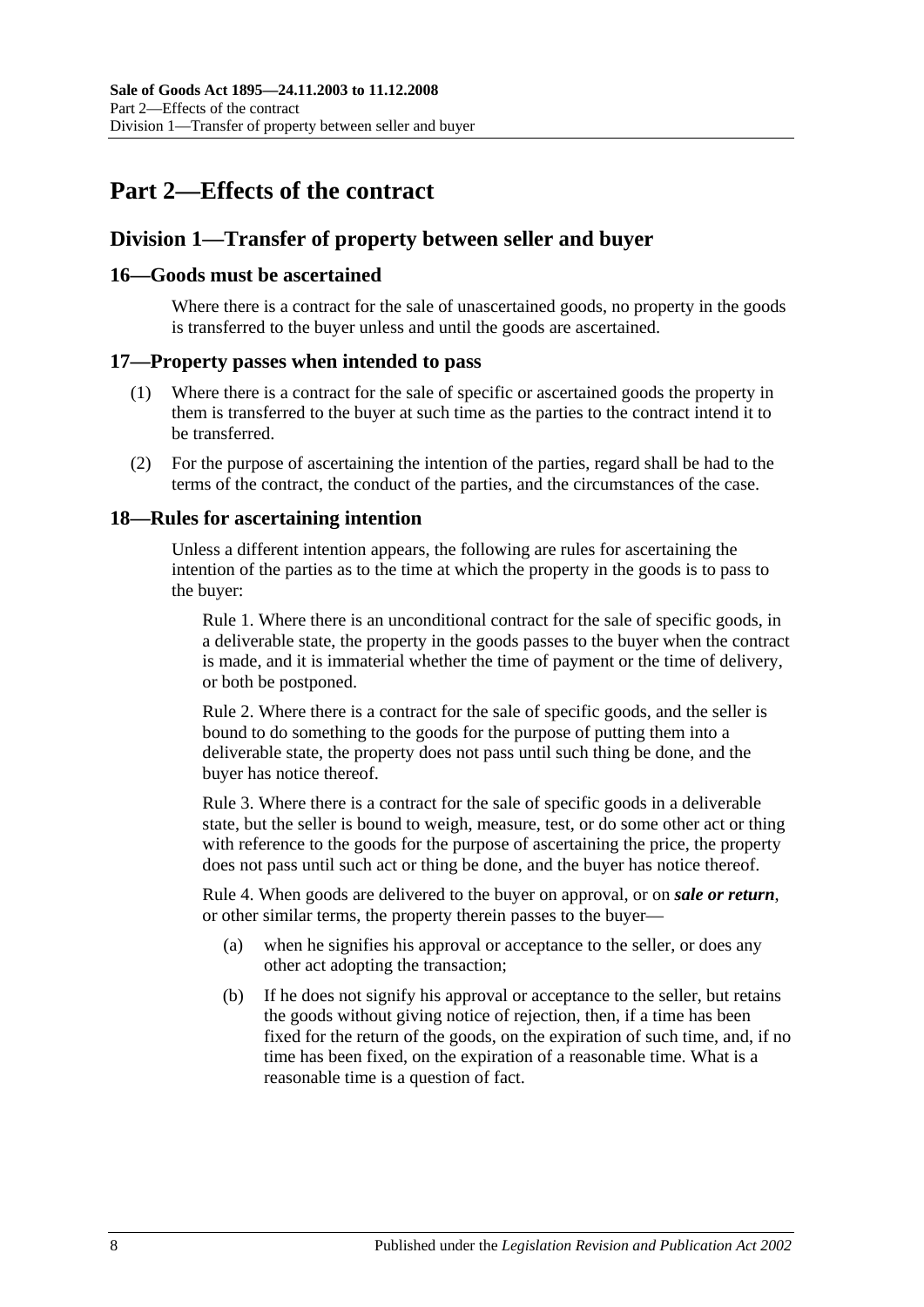Rule 5.

- (1) Where there is a contract for the sale of unascertained or future goods by description, and goods of that description and in a deliverable state are unconditionally appropriated to the contract, either by the seller with the assent of the buyer, or by the buyer with the assent of the seller, the property in the goods thereupon passes to the buyer. Such assent may be express or implied, and may be given either before or after the appropriation is made.
- (2) Where, in pursuance of the contract, the seller delivers the goods to the buyer or to a carrier or other bailee or custodier (whether named by the buyer or not) for the purpose of transmission to the buyer, and does not reserve the right of disposal, he is deemed to have unconditionally appropriated the goods to the contract.

### <span id="page-8-0"></span>**19—Reservation of right of disposal**

- (1) Where there is a contract for the sale of specific goods, or where goods are subsequently appropriated to the contract, the seller may, by the terms of the contract or appropriation, reserve the right of the disposal of the goods until certain conditions are fulfilled. In such case, notwithstanding the delivery of the goods to the buyer, or to a carrier or other bailee or custodier for the purpose of transmission to the buyer, the property in the goods does not pass to the buyer until the conditions imposed by the seller are fulfilled.
- (2) Where goods are shipped, and by the bill of lading the goods are deliverable to the order of the seller or his agent, the seller is *prima facie* deemed to reserve the right of disposal.
- (3) Where the seller of goods draws on the buyer for the price, and transmits the bill of exchange and bill of lading to the buyer together to secure acceptance or payment of the bill of exchange, the buyer is bound to return the bill of lading if he does not honour the bill of exchange, and if he wrongfully retains the bill of lading the property in the goods does not pass to him.

#### <span id="page-8-1"></span>**20—Risk prima facie passes with property**

Unless otherwise agreed, the goods remain at the seller's risk until the property therein is transferred to the buyer, but when the property therein is transferred to the buyer the goods are at the buyer's risk, whether delivery has been made or not: Provided that where delivery has been delayed through the fault of either buyer or seller the goods are at the risk of the party in fault as regards any loss which might not have occurred but for such fault: Provided also that nothing in this section shall affect the duties or liabilities of either seller or buyer as a bailee or custodier of the goods of the other party.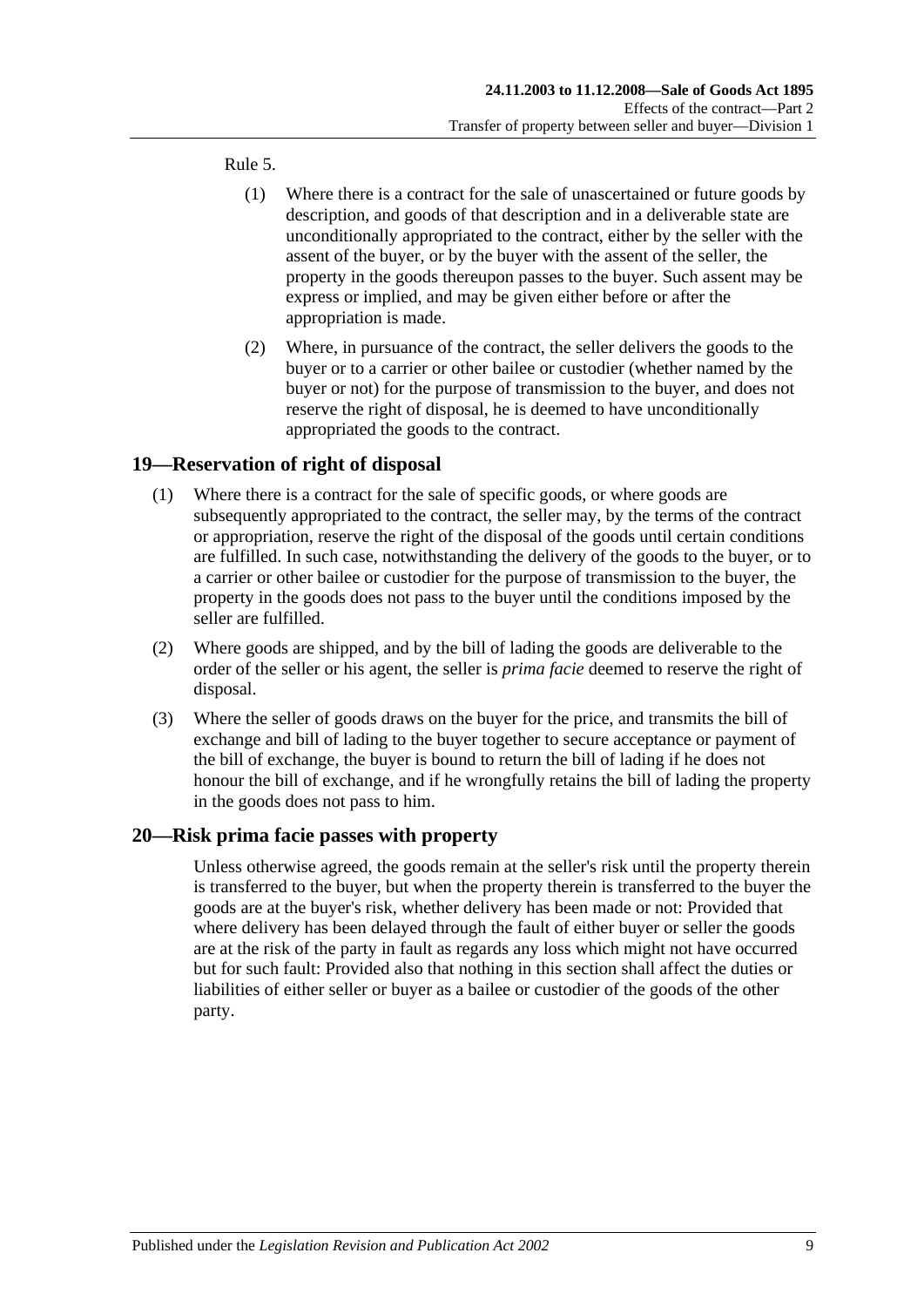## <span id="page-9-0"></span>**Division 2—Transfer of title**

#### <span id="page-9-1"></span>**21—Sale by person not the owner**

- (1) Subject to the provisions of this Act, where goods are sold by a person who is not the owner thereof, and who does not sell them under the authority or with the consent of the owner, the buyer acquires no better title to the goods than the seller had, unless the owner of the goods is by his conduct precluded from denying the seller's authority to sell.
- (2) Provided also that nothing in this Act shall affect—
	- (a) the provisions of the *[Mercantile Law Act](http://www.legislation.sa.gov.au/index.aspx?action=legref&type=act&legtitle=Mercantile%20Law%20Act%201936) 1936* or any enactment enabling the apparent owner of goods to dispose of them as if he were the true owner thereof;
	- (b) the validity of any contract of sale under any special common law, or statutory power of sale, or under the order of a court of competent jurisdiction.

#### <span id="page-9-2"></span>**22—Market overt**

Where goods are sold in market overt, according to the usage of the market, the buyer acquires a good title to the goods, provided he buys them in good faith, and without notice of any defect or want of title on the part of the seller.

#### <span id="page-9-3"></span>**23—Sale under voidable title**

When the seller of goods has a voidable title thereto, but his title has not been avoided at the time of the sale, the buyer acquires a good title to the goods, provided he buys them in good faith and without notice of the seller's defect of title.

#### <span id="page-9-4"></span>**24—Re-vesting of property in stolen goods on conviction of offender**

- (1) Where goods have been stolen and the offender is prosecuted to conviction, the property in the goods so stolen re-vests in the person who was the owner of the goods, or his personal representative, notwithstanding any intermediate dealing with them, whether by sale in market overt or otherwise.
- (2) Notwithstanding any enactment to the contrary, where goods have been obtained by fraud or other wrongful means not amounting to larceny, the property in such goods shall not re-vest in the person who was the owner of the goods, or his personal representative, by reason only of the conviction of the offender.

#### <span id="page-9-5"></span>**25—Seller or buyer in possession after sale**

(1) Where a person having sold goods continues or is in possession of the goods, or of the documents of title to the goods, the delivery or transfer by that person, or by a mercantile agent acting for him, of the goods or documents of title under any sale, pledge, or other disposition thereof, to any person receiving the same in good faith and without notice of the previous sale, shall have the same effect as if the person making the delivery or transfer were expressly authorised by the owner of the goods to make the same.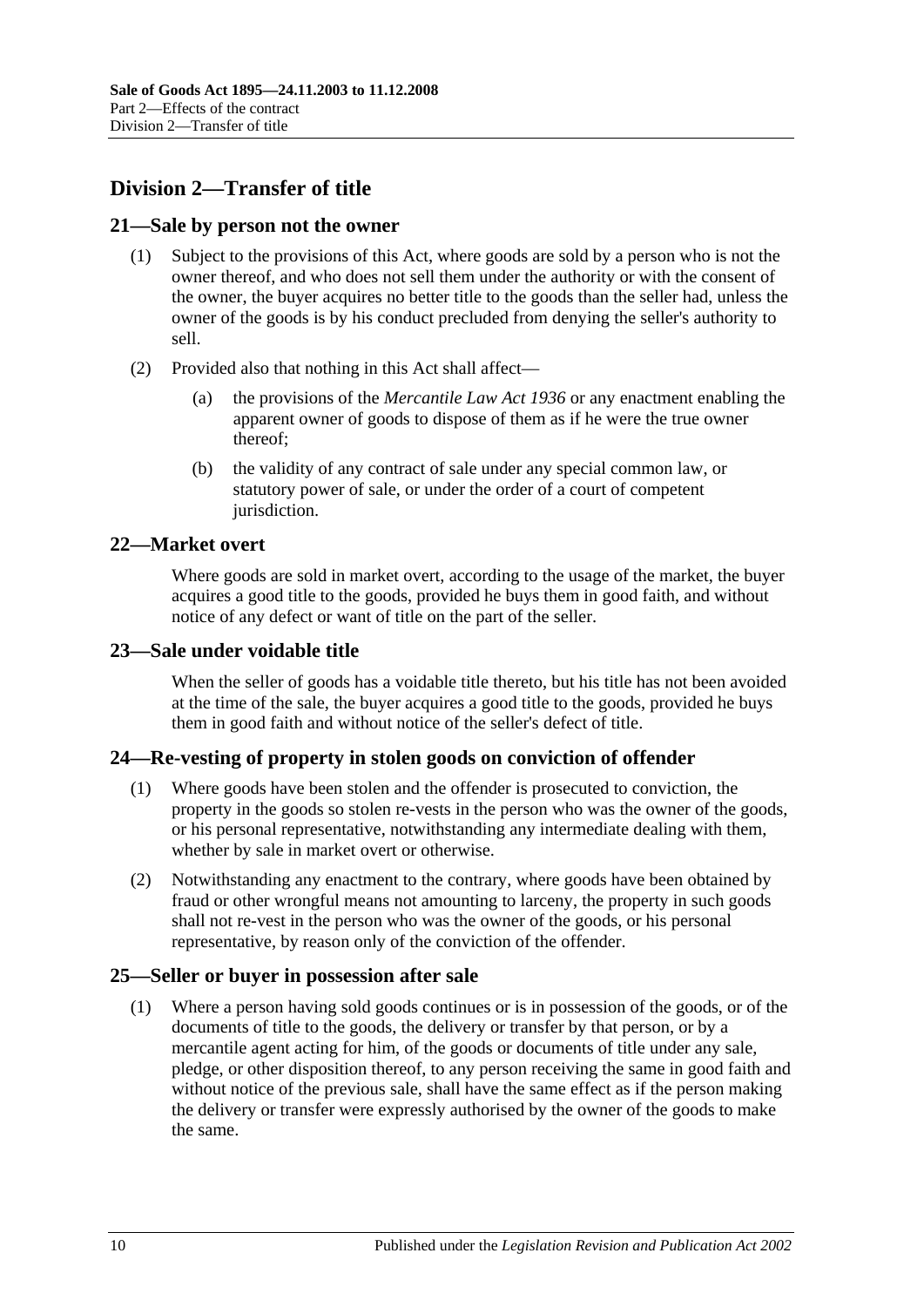- <span id="page-10-4"></span>(2) Where a person having bought or agreed to buy goods obtains, with the consent of the seller, possession of the goods or the documents of title to the goods, the delivery or transfer by that person, or by a mercantile agent acting for him, of the goods or documents of title, under any sale, pledge, or other disposition thereof, to any person receiving the same in good faith and without notice of any lien or other right of the original seller in respect of the goods, shall have the same effect as if the person making the delivery or transfer were a mercantile agent in possession of the goods or documents of title with the consent of the owner.
- (3) In this section the term *mercantile agent* shall mean a mercantile agent having in the customary course of his business as such agent authority either to sell goods, or to consign goods for the purpose of sale, or to buy goods, or to raise money on the security of goods.
- (4) [Subsection](#page-10-4) (2) does not operate to defeat an interest that is registered under the *[Goods](http://www.legislation.sa.gov.au/index.aspx?action=legref&type=act&legtitle=Goods%20Securities%20Act%201986)  [Securities Act](http://www.legislation.sa.gov.au/index.aspx?action=legref&type=act&legtitle=Goods%20Securities%20Act%201986) 1986*.

#### <span id="page-10-0"></span>**26—Effect of writs of execution**

- (1) A writ or warrant of execution against goods shall bind the property in the goods of the execution debtor as from the time when the writ or warrant is delivered to the sheriff to be executed; and, for the better manifestation of such time, it shall be the duty of the sheriff, without fee, upon the receipt of any such writ, to endorse upon the back thereof the hour, day, month, and year when he received the same: Provided that no such writ or warrant shall prejudice the title to such goods acquired by any person in good faith and for valuable consideration, unless such person had at the time when he acquired his title notice that such writ, or warrant, or any other writ by virtue of which the goods of the execution debtor might be seized or attached, had been delivered to and remain unexecuted in the hands of the sheriff.
- (2) In this section the term *sheriff* includes any officer charged with the enforcement of a writ or warrant of execution.

## <span id="page-10-1"></span>**Part 3—Performance of the contract**

#### <span id="page-10-2"></span>**27—Duties of seller and buyer**

It is the duty of the seller to deliver the goods, and of the buyer to accept and pay for them, in accordance with the terms of the contract of sale.

#### <span id="page-10-3"></span>**28—Payment and delivery are concurrent conditions**

Unless otherwise agreed, delivery of the goods and payment of the price are concurrent conditions, that is to say, the seller must be ready and willing to give possession of the goods to the buyer in exchange for the price, and the buyer must be ready and willing to pay the price in exchange for possession of the goods.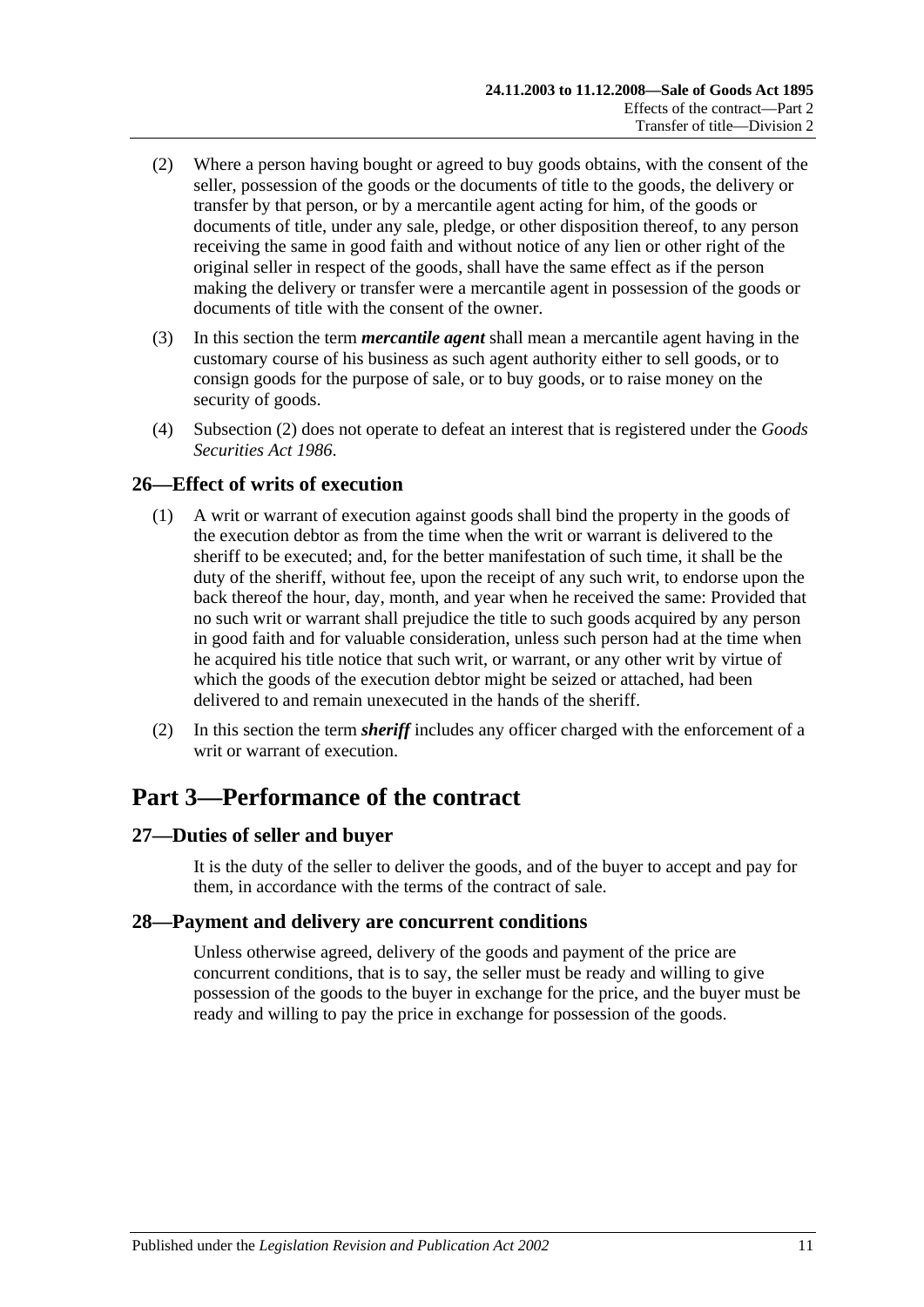#### <span id="page-11-0"></span>**29—Rules as to delivery**

- (1) Whether it is for the buyer to take possession of the goods or for the seller to send them to the buyer is a question depending in each case on the contract, express or implied, between the parties. Apart from any such contract, express or implied, the place of delivery is the seller's place of business, if he have one, and if not, his residence: Provided that if the contract be for the sale of specific goods, which to the knowledge of the parties when the contract is made are in some other place, then that place is the place of delivery.
- (2) Where under the contract of sale the seller is bound to send the goods to the buyer, but no time for sending them is fixed, the seller is bound to send them within a reasonable time.
- (3) Where the goods at the time of sale are in the possession of a third person, there is no delivery by seller to buyer unless and until such third person acknowledges to the buyer that he holds the goods on his behalf: Provided that nothing in this section shall affect the operation of the issue or transfer of any document of title to goods.
- (4) Demand or tender of delivery may be treated as ineffectual unless made at a reasonable hour. What is a reasonable hour is a question of fact.
- (5) Unless otherwise agreed, the expenses of and incidental to putting the goods into a deliverable state must be borne by the seller.

#### <span id="page-11-1"></span>**30—Delivery of wrong quantity**

- (1) Where the seller delivers to the buyer a quantity of goods less than he contracted to sell, the buyer may reject them, but if the buyer accepts the goods so delivered he must pay for them at the contract rate.
- (2) Where the seller delivers to the buyer a quantity of goods larger than he contracted to sell, the buyer may accept the goods included in the contract and reject the rest, or he may reject the whole. If the buyer accepts the whole of the goods so delivered he must pay for them at the contract rate.
- (3) Where the seller delivers to the buyer the goods he contracted to sell mixed with goods of a different description or quality not included in the contract, the buyer may accept the goods which are in accordance with the contract, and reject the rest, or he may reject the whole.
- (4) The provisions of this section are subject to any usage of trade, special agreement, or course of dealing between the parties.

#### <span id="page-11-2"></span>**31—Instalment deliveries**

- (1) Unless otherwise agreed, the buyer of goods is not bound to accept delivery thereof by instalments, except in accordance with the usage of the trade.
- (2) Where there is a contract for the sale of goods to be delivered by stated instalments, which are to be separately paid for, and the seller makes defective deliveries in respect of one or more instalments, or the buyer neglects or refuses to take delivery of or pay for one or more instalments, it is a question in each case depending on the terms of the contract and the circumstances of the case whether the breach of contract is a repudiation of the whole contract or whether it is a severable breach giving rise to a claim for compensation, but not to a right to treat the whole contract as repudiated.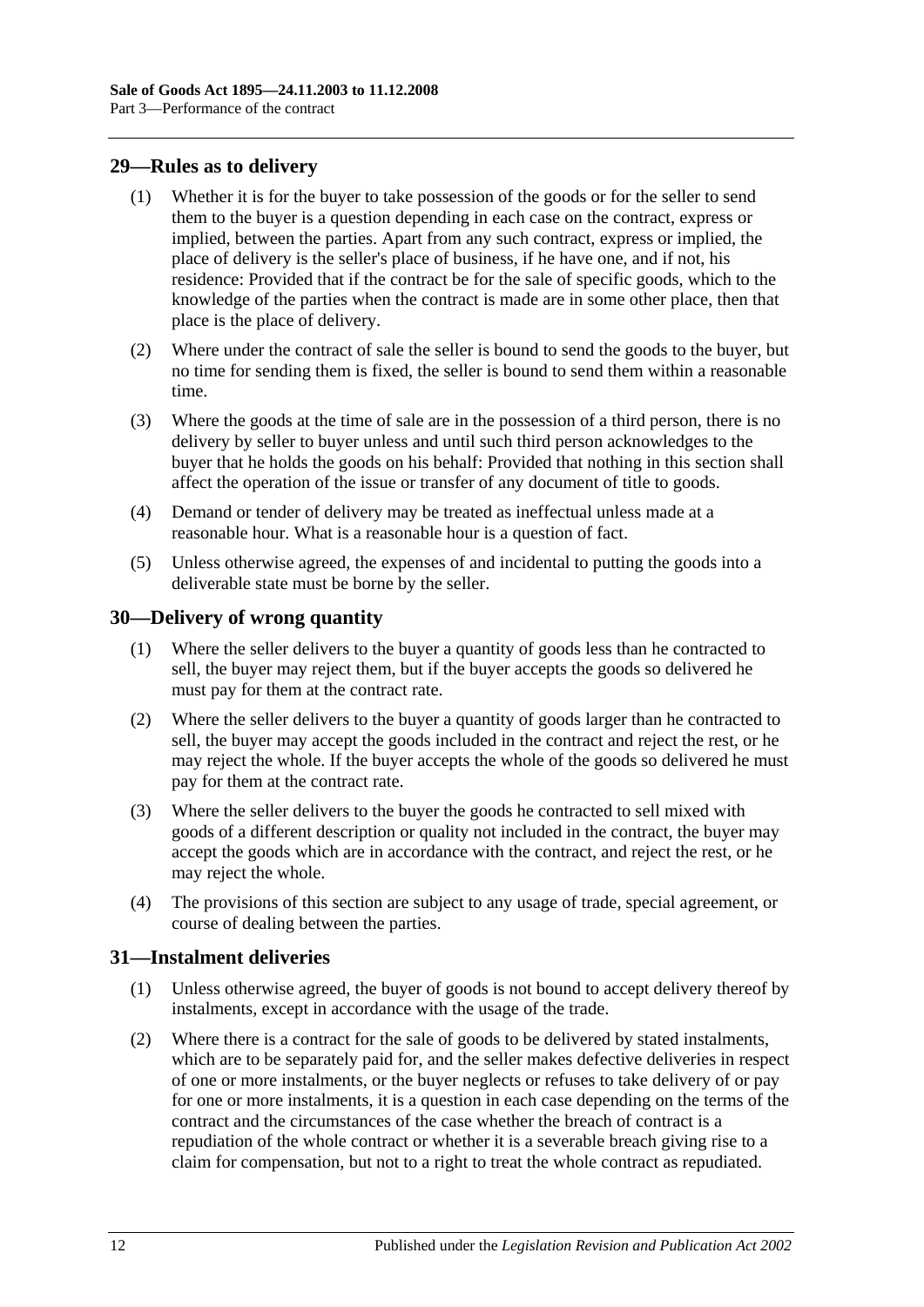#### <span id="page-12-0"></span>**32—Delivery to carrier**

- (1) Where, in pursuance of a contract of sale, the seller is authorised or required to send the goods to the buyer, delivery of the goods to a carrier, whether named by the buyer or not, for the purpose of transmission to the buyer, is *prima facie* deemed to be a delivery of the goods to the buyer.
- (2) Unless otherwise authorised by the buyer, the seller must make such contract with the carrier on behalf of the buyer as may be reasonable, having regard to the nature of the goods and the other circumstances of the case. If the seller omit so to do, and the goods are lost or damaged in course of transit, the buyer may decline to treat the delivery to the carrier as a delivery to himself or may hold the seller responsible in damages.
- (3) Unless otherwise agreed, where goods are sent by the seller to the buyer by a route involving sea transit, under circumstances in which it is usual to insure, the seller must give such notice to the buyer as may enable him to insure them during their sea transit, and, if the seller fails to do so, the goods shall be deemed to be at his risk during such sea transit.
- (4) Unless otherwise agreed, where the buyer is not a wholesale or retail trader and the goods exceed twenty dollars in value and are sent by the seller to the buyer by a route beginning and ending in the State and involving sea transit—
	- (a) the seller may at his discretion, on behalf of the buyer, insure the goods against loss during their sea transit and in so doing shall be deemed to be the agent of the buyer and shall be entitled to receive from him the cost of the insurance; and
	- (b) if the seller does not insure the goods, the seller shall give such notice to the buyer as may enable the buyer to insure the goods during their sea transit, and such notice shall state that the seller has not insured the goods.
- (5) If the seller does not insure the goods and fails to give notice as required by this section, the goods shall be deemed to be at his risk during such sea transit.

#### <span id="page-12-1"></span>**33—Risk where goods are delivered at distant place**

Where the seller of goods agrees to deliver them at his own risk at a place other than that where they are when sold, the buyer must, nevertheless, unless otherwise agreed, take any risk of deterioration in the goods necessarily incident to the course of transit.

#### <span id="page-12-2"></span>**34—Buyer's right of examining the goods**

- (1) Where goods are delivered to the buyer, which he has not previously examined, he is not deemed to have accepted them unless and until he has had a reasonable opportunity of examining them for the purpose of ascertaining whether they are in conformity with the contract.
- (2) Unless otherwise agreed, when the seller tenders delivery of goods to the buyer, he is bound, on request, to afford the buyer a reasonable opportunity of examining the goods for the purpose of ascertaining whether they are in conformity with the contract.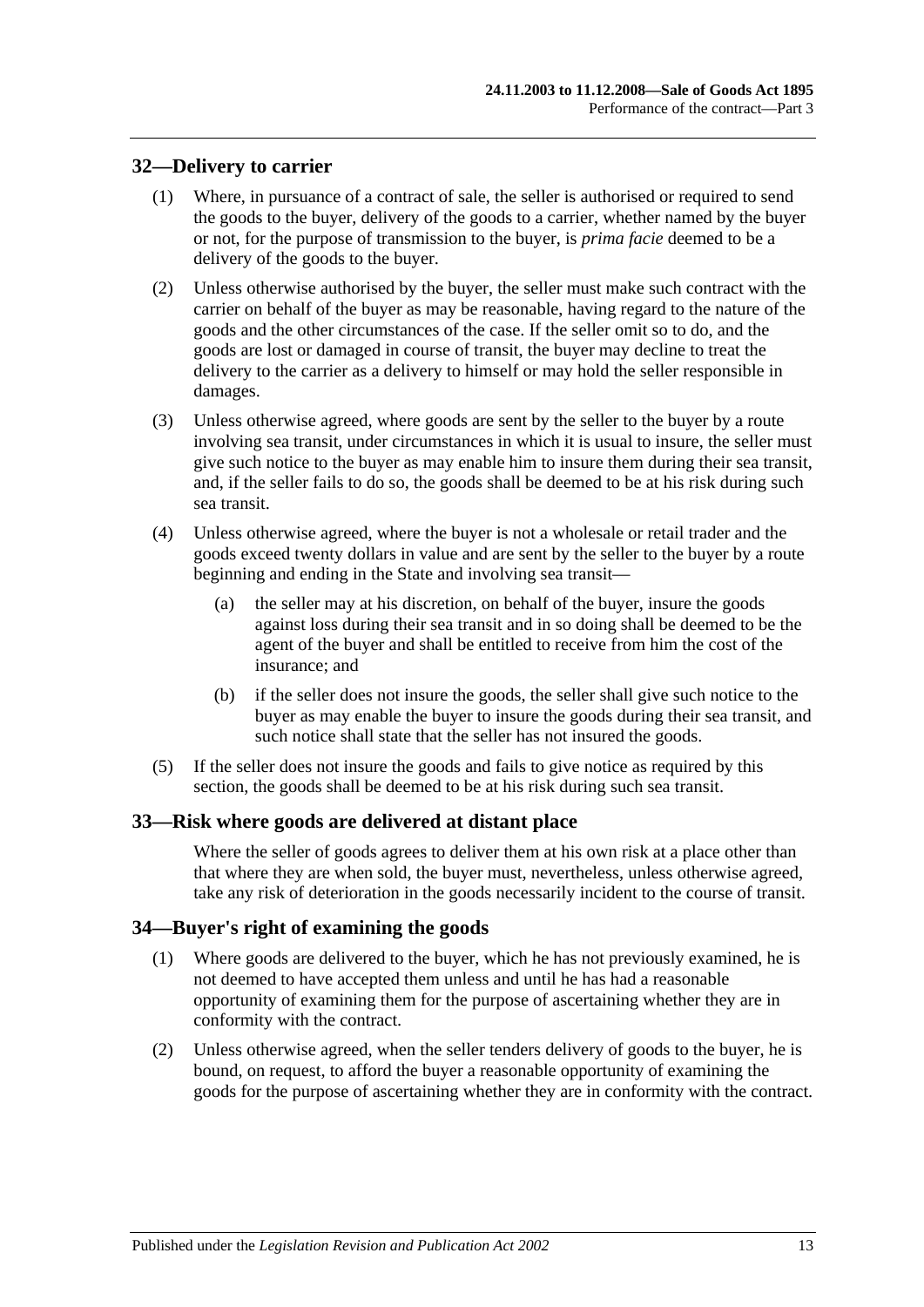#### <span id="page-13-0"></span>**35—Acceptance**

The buyer is deemed to have accepted the goods when he intimates to the seller that he has accepted them, or (subject to [section](#page-12-2) 34 of this Act) when the goods have been delivered to him, and he does any act in relation to them which is inconsistent with the ownership of the seller, or when, after the lapse of a reasonable time, he retains the goods without intimating to the seller that he has rejected them.

### <span id="page-13-1"></span>**36—Buyer not bound to return rejected goods**

Unless otherwise agreed, where goods are delivered to the buyer, and he refuses to accept them, having the right so to do, he is not bound to return them to the seller, but it is sufficient if he intimates to the seller that he refuses to accept them.

### <span id="page-13-2"></span>**37—Liability of buyer for neglecting or refusing delivery of goods**

When the seller is ready and willing to deliver the goods, and requests the buyer to take delivery, and the buyer does not within a reasonable time after such request take delivery of the goods, he is liable to the seller for any loss occasioned by his neglect or refusal to take delivery, and also for a reasonable charge for the care and custody of the goods: Provided that nothing in this section shall affect the rights of the seller where the neglect or refusal of the buyer to take delivery amounts to a repudiation of the contract.

## <span id="page-13-3"></span>**Part 4—Rights of unpaid seller against the goods**

## <span id="page-13-4"></span>**Division 1—Unpaid seller's rights**

#### <span id="page-13-5"></span>**38—Unpaid seller defined**

- (1) The seller of goods is deemed to be an *unpaid seller* within the meaning of this Act—
	- (a) when the whole of the price has not been paid or tendered;
	- (b) when a bill of exchange or other negotiable instrument has been received as conditional payment, and the condition on which it was received has not been fulfilled by reason of the dishonour of the instrument or otherwise.
- (2) In this part of this Act the term *seller* includes any person who is in the position of a seller, as, for instance, an agent of the seller to whom the bill of lading has been endorsed, or a consignor or agent who has himself paid, or is directly responsible for, the price.

### <span id="page-13-6"></span>**39—Unpaid seller's rights**

- (1) Subject to the provisions of this Act, and of any Statute in that behalf, notwithstanding that the property in the goods may have passed to the buyer, the unpaid seller of the goods as such has by implication of law—
	- (a) a lien on the goods or right to retain them for the price while he is in possession of them;
	- (b) in case of the insolvency of the buyer, a right of stopping the goods *in transitu* after he has parted with the possession of them:
	- (c) a right of re-sale as limited by this Act.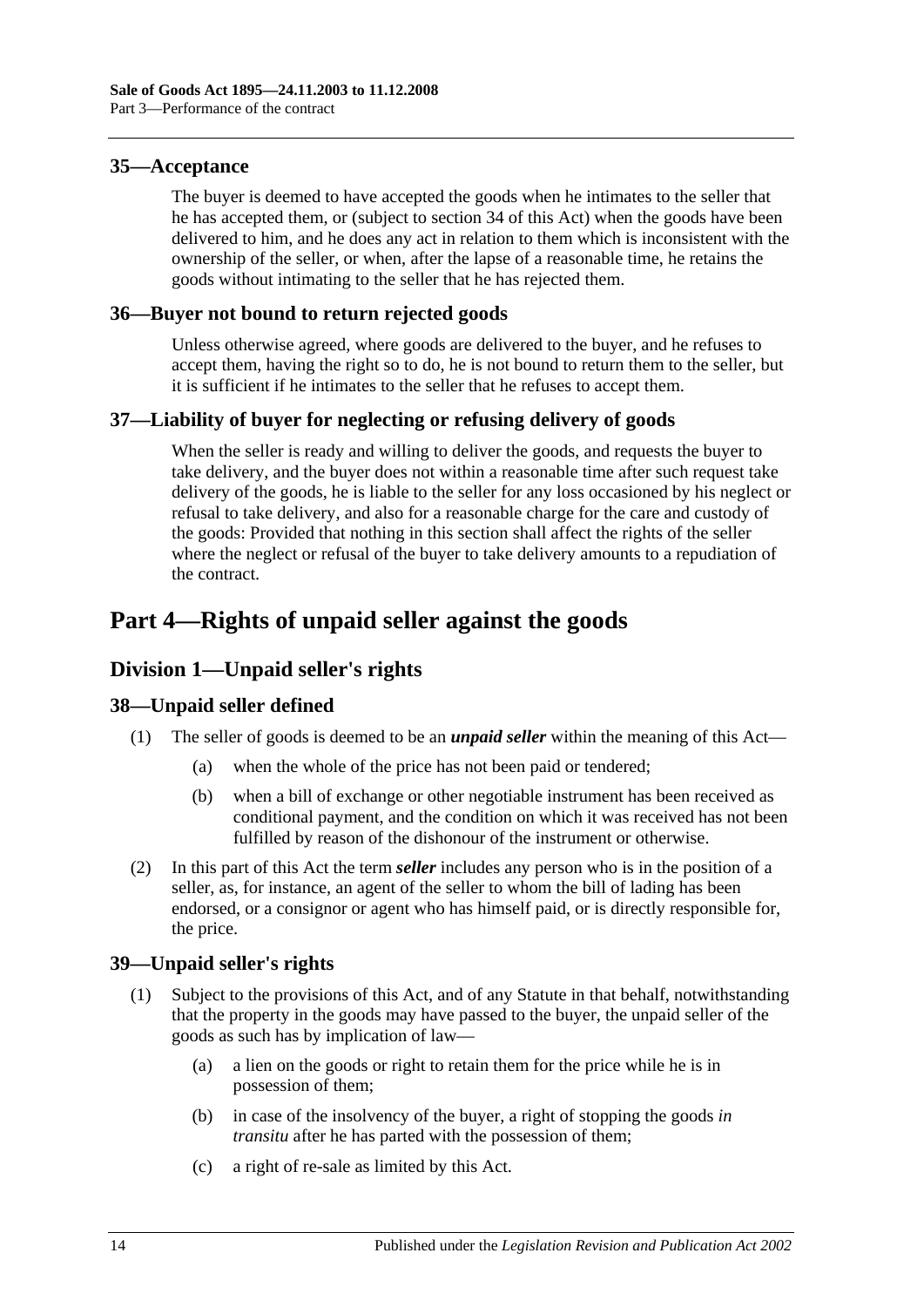(2) Where the property in goods has not passed to the buyer, the unpaid seller has, in addition to his other remedies, a right of withholding delivery similar to and co-extensive with his rights of lien and stoppage *in transitu* where the property has passed to the buyer.

## <span id="page-14-0"></span>**Division 2—Unpaid seller's lien**

#### <span id="page-14-1"></span>**40—Seller's lien**

- (1) Subject to the provisions of this Act, the unpaid seller of goods who is in possession of them is entitled to retain possession of them until payment or tender of the price in the following cases, namely:
	- (a) Where the goods have been sold without any stipulation as to credit:
	- (b) Where the goods have been sold on credit, but the term of credit has expired:
	- (c) Where the buyer becomes insolvent.
- (2) The seller may exercise his right of lien notwithstanding that he is in possession of the goods as agent or bailee, or custodier for the buyer.

### <span id="page-14-2"></span>**41—Part delivery**

Where an unpaid seller has made part delivery of the goods, he may exercise his right of lien or retention on the remainder unless such part delivery has been made under such circumstances as to show an agreement to waive the lien or right of retention.

#### <span id="page-14-3"></span>**42—Termination of lien**

- (1) The unpaid seller of goods loses his lien or right of retention thereon—
	- (a) when he delivers the goods to a carrier or other bailee or custodier for the purpose of transmission to the buyer without reserving the right of disposal of the goods;
	- (b) when the buyer or his agent lawfully obtains possession of the goods;
	- (c) by waiver thereof.
- (2) The unpaid seller of goods having a lien or right of retention thereon, does not lose his lien or right of retention by reason only that he has obtained judgment or decree for the price of the goods.

### <span id="page-14-4"></span>**Division 3—Stoppage in transitu**

### <span id="page-14-5"></span>**43—Right of stoppage in transitu**

Subject to the provisions of this Act, when the buyer of goods becomes insolvent, the unpaid seller who has parted with the possession of the goods has the right of stopping them *in transitu*, that is to say, he may resume possession of the goods as long as they are in course of transit, and may retain them until payment or tender of the price.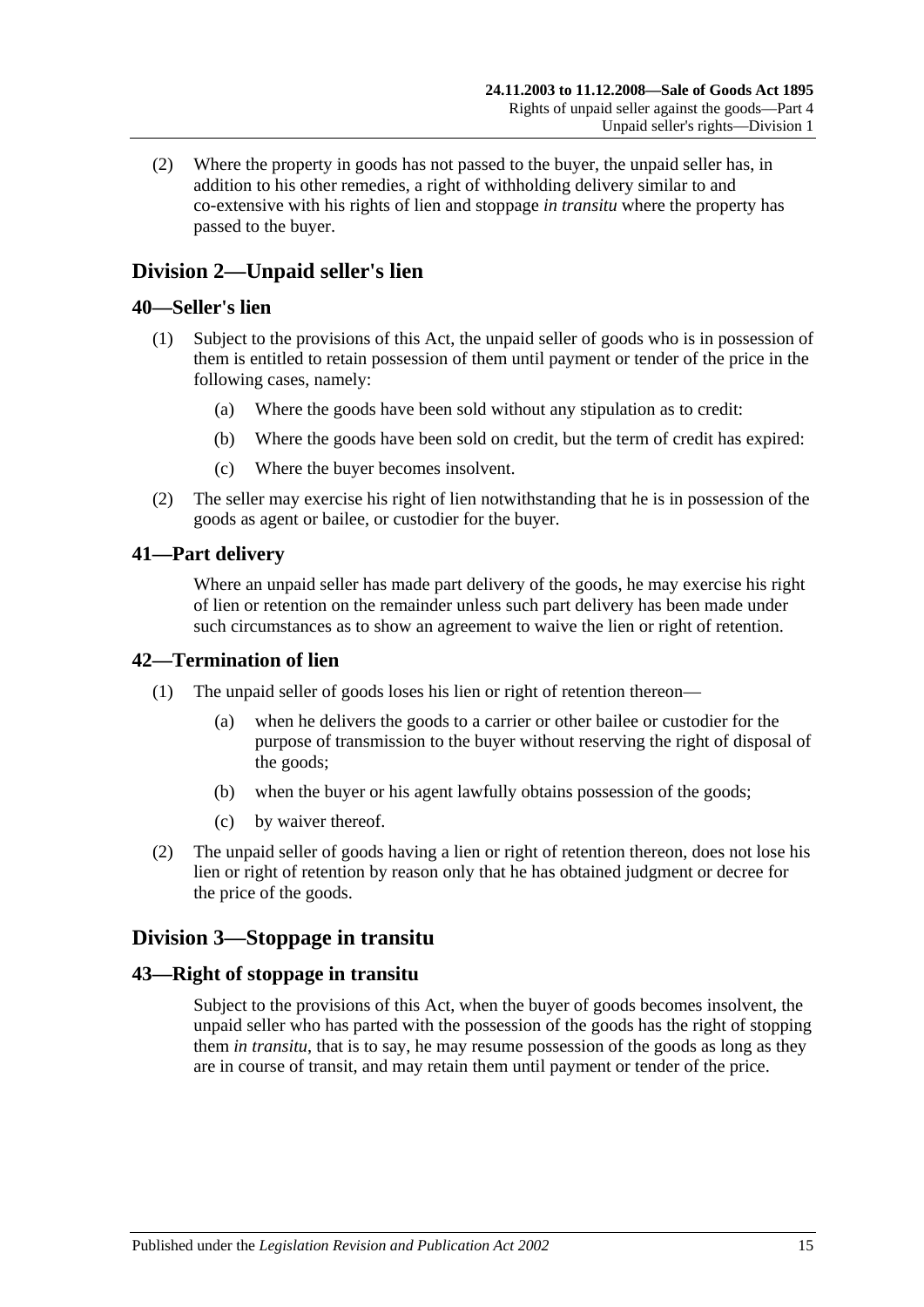#### <span id="page-15-0"></span>**44—Duration of transit**

- (1) Goods are deemed to be in course of transit from the time when they are delivered to a carrier by land or water, or other bailee or custodier, for the purpose of transmission to the buyer, until the buyer, or his agent in that behalf, takes delivery of them from such carrier or other bailee or custodier.
- (2) If the buyer or his agent in that behalf obtains delivery of the goods before their arrival at the appointed destination, the transit is at an end.
- (3) If, after the arrival of the goods at the appointed destination, the carrier or other bailee or custodier acknowledges to the buyer, or his agent, that he holds the goods on his behalf and continues in possession of them as bailee or custodier for the buyer, or his agent, the transit is at an end, and it is immaterial that a further destination for the goods may have been indicated by the buyer.
- (4) If the goods are rejected by the buyer, and the carrier or other bailee or custodier continues in possession of them, the transit is not deemed to be at an end, even if the seller has refused to receive them back.
- (5) When goods are delivered to a ship chartered by the buyer it is a question depending on the circumstances of the particular case whether they are in the possession of the master as a carrier or as agent to the buyer.
- (6) Where the carrier, or other bailee, or custodier wrongfully refuses to deliver the goods to the buyer, or his agent in that behalf, the transit is deemed to be at an end.
- (7) Where part delivery of the goods has been made to the buyer, or his agent in that behalf, the remainder of the goods may be stopped *in transitu*, unless such part delivery has been made under such circumstances as to show an agreement to give up possession of the whole of the goods.

#### <span id="page-15-1"></span>**45—How stoppage in transitu is effected**

- (1) The unpaid seller may exercise his right of stoppage *in transitu* either by taking actual possession of the goods or by giving notice of his claim to the carrier, or other bailee, or custodier in whose possession the goods are. Such notice may be given either to the person in actual possession of the goods or to his principal. In the latter case the notice, to be effectual, must be given at such time and under such circumstances that the principal, by the exercise of reasonable diligence, may communicate it to his servant or agent in time to prevent a delivery to the buyer.
- (2) When notice of stoppage *in transitu* is given by the seller to the carrier, or other bailee, or custodier in possession of the goods, he must re-deliver the goods to, or according to the directions of, the seller. The expenses of such re-delivery must be borne by the seller.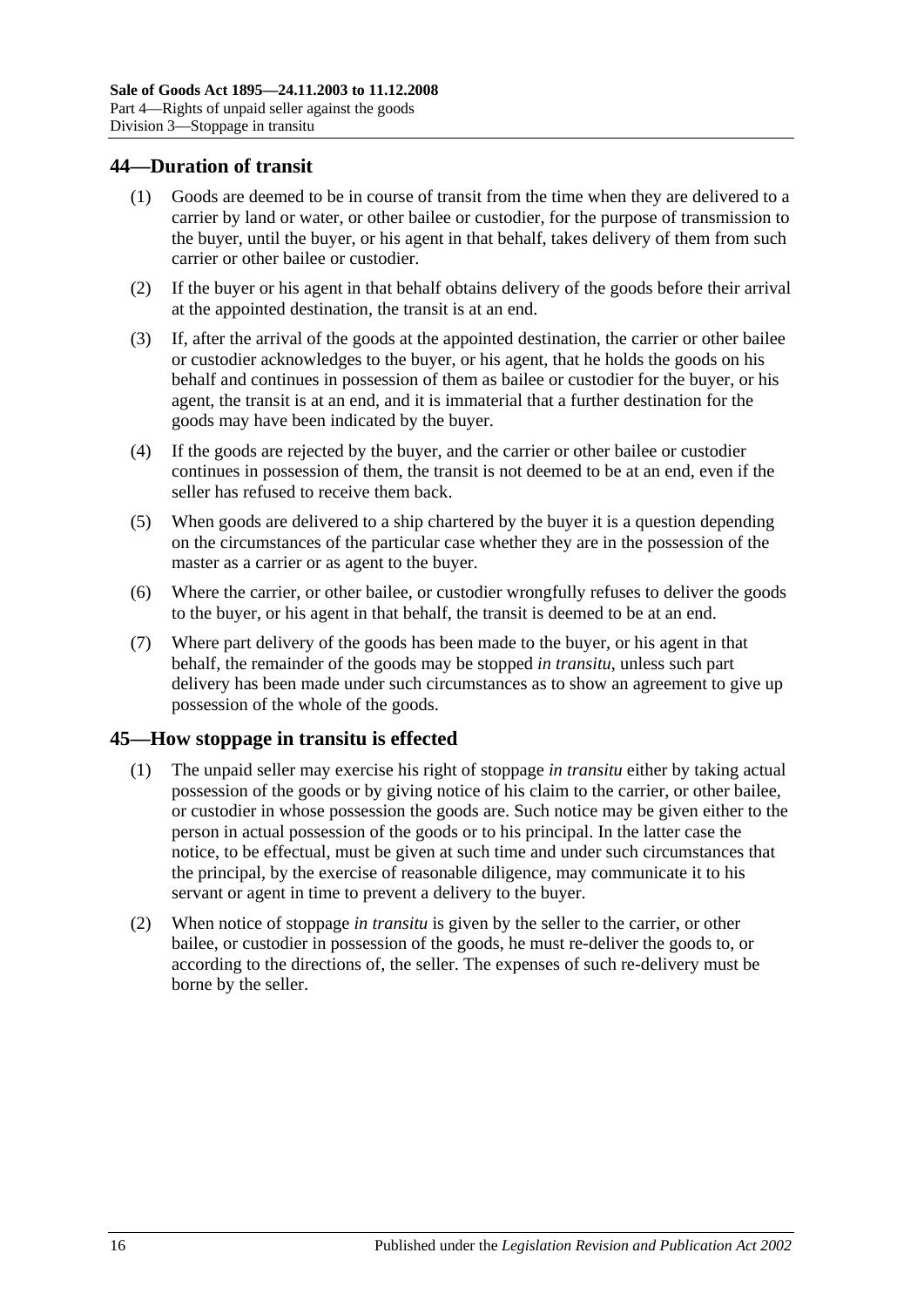## <span id="page-16-0"></span>**Division 4—Re-sale by buyer or seller**

### <span id="page-16-1"></span>**46—Effect of sub-sale or pledge by buyer**

Subject to the provisions of this Act, the unpaid seller's right of lien or retention or stoppage *in transitu* is not affected by any sale or other disposition of the goods which the buyer may have made, unless the seller has assented thereto: Provided that where a document of title to goods has been lawfully transferred to any person as buyer or owner of the goods, and that person transfers the document to a person who takes the document in good faith and for valuable consideration, then if such last-mentioned transfer was by way of sale, the unpaid seller's right of lien or retention or stoppage *in transitu* is defeated, and if such last-mentioned transfer was by way of pledge or other disposition for value, the unpaid seller's right of lien or retention or stoppage *in transitu* can only be exercised subject to the rights of the transferee.

### <span id="page-16-2"></span>**47—Sale not generally rescinded by lien or stoppage in transitu**

- (1) Subject to the provisions of this section, a contract of sale is not rescinded by the mere exercise by an unpaid seller of his right of lien or retention or stoppage *in transitu*.
- (2) Where an unpaid seller who has exercised his right of lien or retention or stoppage *in transitu* re-sells the goods, the buyer acquires a good title thereto as against the original buyer.
- (3) Where the goods are of a perishable nature, or where the unpaid seller gives notice to the buyer of his intention to re-sell, and the buyer does not within a reasonable time pay or tender the price, the unpaid seller may re-sell the goods and recover from the original buyer damages for any loss occasioned by his breach of contract.
- (4) Where the seller expressly reserves a right of re-sale in case the buyer should make default, and on the buyer making default, re-sells the goods, the original contract of sale is thereby rescinded, but without prejudice to any claim the seller may have for damages.

## <span id="page-16-3"></span>**Part 5—Actions for breach of the contract**

### <span id="page-16-4"></span>**Division 1—Remedies of seller**

#### <span id="page-16-5"></span>**48—Action for price**

- (1) Where, under a contract of sale, the property in the goods has passed to the buyer, and the buyer wrongfully neglects or refuses to pay for the goods according to the terms of the contract, the seller may maintain an action against him for the price of the goods.
- (2) Where, under a contract of sale, the price is payable on a day certain irrespective of delivery, and the buyer wrongfully neglects or refuses to pay such price, the seller may maintain an action for the price, although the property in the goods has not passed, and the goods have not been appropriated to the contract.

#### <span id="page-16-6"></span>**49—Damages for non-acceptance**

(1) Where the buyer wrongfully neglects or refuses to accept and pay for the goods, the seller may maintain an action against him for damages for non-acceptance.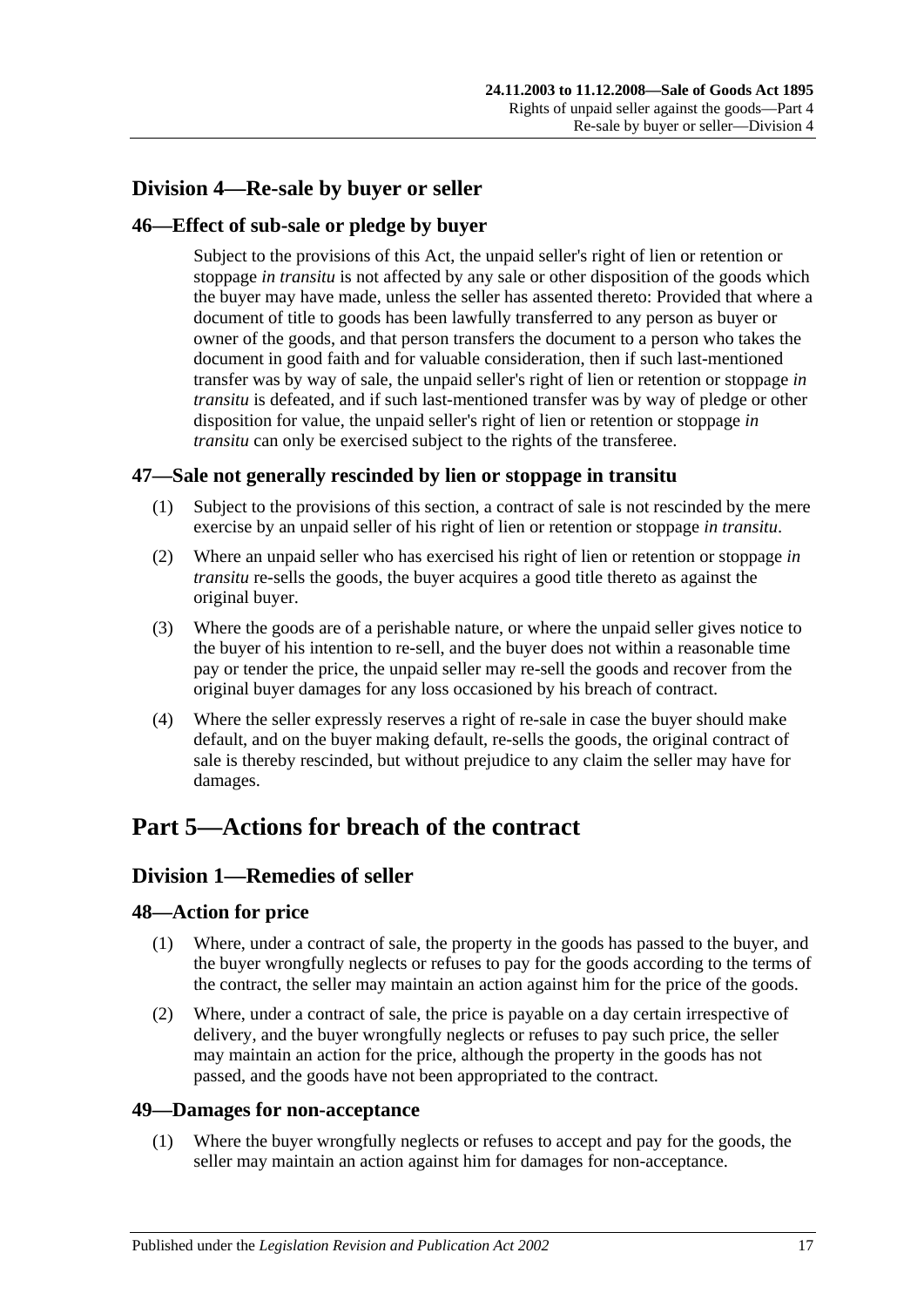- (2) The measure of damages is the estimated loss directly and naturally resulting, in the ordinary course of events, from the buyer's breach of contract.
- (3) Where there is an available market for the goods in question, the measure of damages is *prima facie* to be ascertained by the difference between the contract price and the market or current price at the time or times when the goods ought to have been accepted, or, if no time was fixed for acceptance, then at the time of the refusal to accept.

## <span id="page-17-0"></span>**Division 2—Remedies of buyer**

#### <span id="page-17-1"></span>**50—Damages for non-delivery**

- (1) Where the seller wrongfully neglects or refuses to deliver the goods to the buyer, the buyer may maintain an action against the seller for damages for non-delivery.
- (2) The measure of damages is the estimated loss directly and naturally resulting, in the ordinary course of events, from the seller's breach of contract.
- (3) Where there is an available market for the goods in question the measure of damages is *prima facie* to be ascertained by the difference between the contract price and the market or current price of the goods at the time or times when they ought to have been delivered, or, if no time was fixed, then at the time of the refusal to deliver.

#### <span id="page-17-2"></span>**51—Specific performance**

In any action for breach of contract to deliver specific or ascertained goods the court may, if it thinks fit, on the application of the plaintiff, by its judgment or decree direct that the contract shall be performed specifically, without giving the defendant the option of retaining the goods on payment of damages. The judgment or decree may be unconditional, or upon such terms and conditions as to damages, payment of the price, and otherwise as to the court may seem just, and the application by the plaintiff may be made at any time before judgment or decree.

#### <span id="page-17-3"></span>**52—Remedy for breach of warranty**

- (1) Where there is a breach of warranty by the seller, or where the buyer elects or is compelled to treat any breach of a condition on the part of the seller as a breach of warranty, the buyer is not by reason only of such breach of warranty entitled to reject the goods; but he may—
	- (a) set up against the seller the breach of warranty in diminution or extinction of the price; or
	- (b) maintain an action against the seller for damages for the breach of warranty.
- (2) The measure of damages for breach of warranty is the estimated loss directly and naturally resulting, in the ordinary course of events, from the breach of warranty.
- (3) In the case of breach of warranty of quality, such loss is *prima facie* the difference between the value of the goods at the time of delivery to the buyer and the value they would have had if they had answered to the warranty.
- (4) The fact that the buyer has set up the breach of warranty in diminution or extinction of the price does not prevent him from maintaining an action for the same breach of warranty if he has suffered further damage.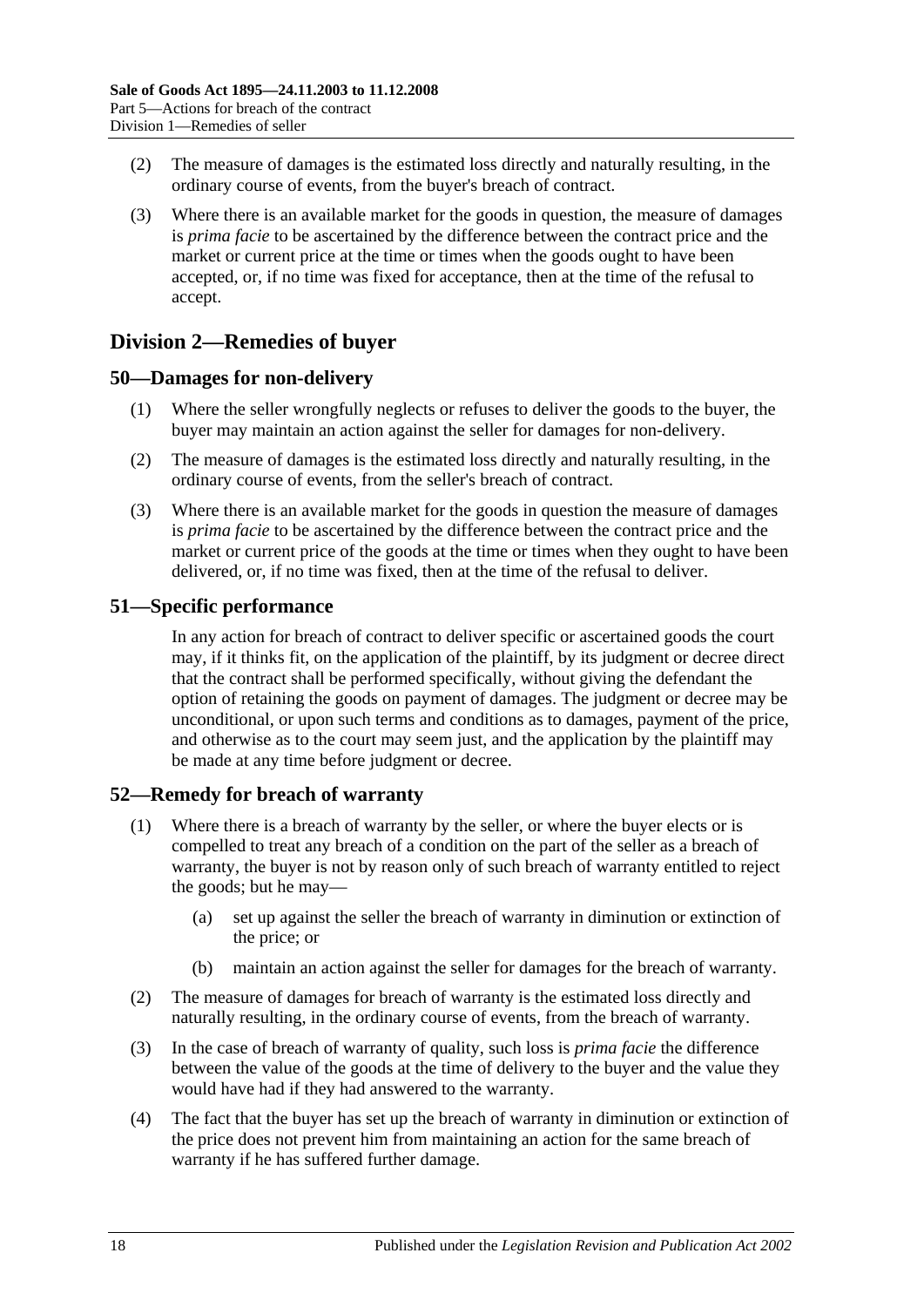#### <span id="page-18-0"></span>**53—Interest and special damages**

Nothing in this Act shall affect the right of the buyer or the seller to recover interest or special damages in any case where by law interest or special damages may be recoverable, or to recover money paid where the consideration for the payment of it has failed.

## <span id="page-18-1"></span>**Part 6—Supplementary**

#### <span id="page-18-2"></span>**54—Exclusion of implied terms and conditions**

Where any right, duty, or liability would arise under a contract of sale, by implication of law, it may be negatived or varied by express agreement, or by the course of dealing between the parties, or by usage, if the usage be such as to bind both parties to the contract.

#### <span id="page-18-3"></span>**55—Reasonable time a question of fact**

Where by this Act any reference is made to a reasonable time, the question what is a reasonable time is a question of fact.

#### <span id="page-18-4"></span>**56—Rights etc enforceable by action**

Where any right, duty, or liability is declared by this Act, it may, unless otherwise by this Act provided, be enforced by action.

#### <span id="page-18-5"></span>**57—Auction sales**

- (1) In the case of a sale by auction—
	- (a) where goods are put up for sale by auction in lots, each lot is *prima facie* deemed to be the subject of a separate contract of sale;
	- (b) a sale by auction is complete when the auctioneer announces its completion by the fall of the hammer, or in other customary manner. Until such announcement is made any bidder may retract his bid;
	- (c) where a sale by auction is not notified to be subject to a right to bid on behalf of the seller, it shall not be lawful for the seller to bid himself or to employ any person to bid at such sale, or for the auctioneer knowingly to take any bid from the seller or any such person. Any sale contravening this rule may be treated as fraudulent by the buyer;
	- (d) a sale by auction may be notified to be subject to a reserved or upset price, and a right to bid may also be reserved expressly by or on behalf of the seller.
- (2) Where a right to bid is expressly reserved, but not otherwise, the seller, or any one person on his behalf, may bid at the auction.

#### <span id="page-18-6"></span>**57A—Avoidance of provision for draft allowance**

Any term express or implied in any contract of sale of wool entered into after the commencement of the *[Sale of Goods Act Amendment Act](http://www.legislation.sa.gov.au/index.aspx?action=legref&type=act&legtitle=Sale%20of%20Goods%20Act%20Amendment%20Act%201936) 1936*, providing that in computing the price of the wool any deduction of the kind commonly known as the draft allowance is to be made from the weight of the wool, shall be void.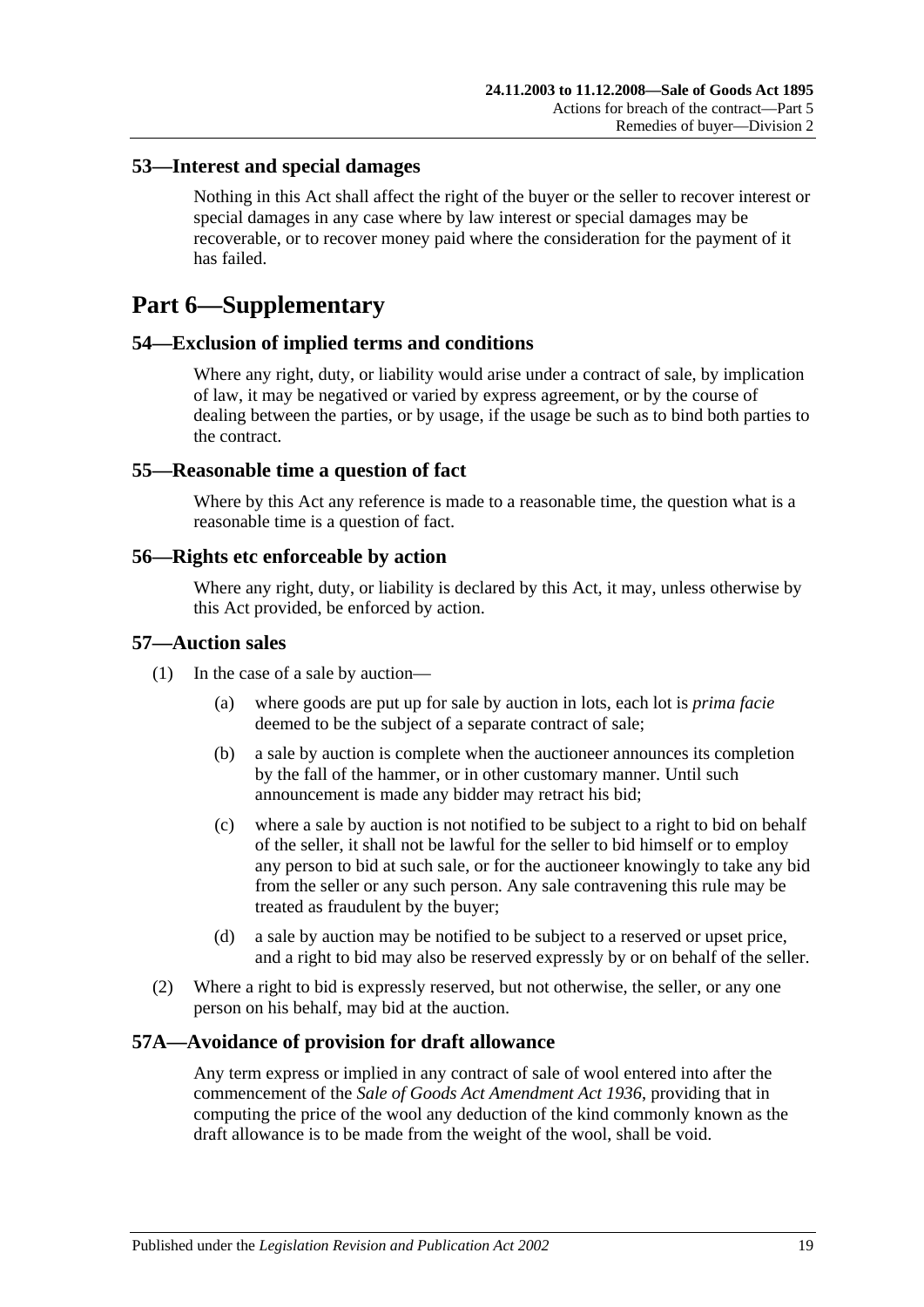#### <span id="page-19-0"></span>**57B—Avoidance of provision for draft allowance on sheep skins**

(1) Any term express or implied in any contract of sale of sheep skins entered into after the commencement of the *[Sale of Goods Act Amendment Act](http://www.legislation.sa.gov.au/index.aspx?action=legref&type=act&legtitle=Sale%20of%20Goods%20Act%20Amendment%20Act%201952) 1952*, providing that in computing the price of the sheep skins any deduction of the kind commonly known as the draft allowance is to be made from the weight of the sheep skins, shall be void.

#### <span id="page-19-1"></span>**58—Repeals**

The enactments mentioned in the [Schedule](#page-19-3) to this Act, shall have no force or effect within South Australia as from the commencement of this Act, to the extent in that [Schedule](#page-19-3) mentioned: Provided that nothing herein contained shall affect anything done or suffered, or any right, title, or interest acquired or accrued before the commencement of this Act, or any legal proceeding or remedy in respect of any such thing, right, title, or interest.

#### <span id="page-19-2"></span>**59—Savings**

- (1) The rules in insolvency relating to contracts of sale shall continue to apply thereto, notwithstanding anything in this Act contained.
- (2) The rules of the common law, including the law merchant, save in so far as they are inconsistent with the express provisions of this Act, and in particular the rules relating to the law of principal and agent and the effect of fraud, misrepresentation, duress, or coercion, mistake, or other invalidating cause, shall continue to apply to contracts for the sale of goods.
- (3) Nothing in this Act or in any repeal effected thereby shall affect the enactments relating to bills of sale, or any enactment relating to the sale of goods, which is not expressly repealed by this Act.
- (4) The provisions of this Act relating to contracts of sale do not apply to any transaction in the form of a contract of sale which is intended to operate by way of mortgage, pledge, charge, or other security.

## <span id="page-19-3"></span>**Schedule—Imperial Acts of no force or effect in South Australia**

This Schedule is to be read as referring to the revised edition of the Statutes prepared under the direction of the Statute Law Committee.

| <b>Session and Chapter</b> | Title of Act                                                                                                                                    |  |  |
|----------------------------|-------------------------------------------------------------------------------------------------------------------------------------------------|--|--|
| 1 Jac. 1, c. 21            | An Act against Brokers. The whole Act.                                                                                                          |  |  |
| 29 Cha. 2, c. 3            | An Act for the prevention of Frauds and Perjuries. In part; that is to say,<br>sections 15 and $16.*$                                           |  |  |
|                            | ∗<br>Commonly cited as sections 16 and 17.                                                                                                      |  |  |
| 9 Geo. 4, c. 14            | An Act for rendering a Written Memorandum necessary to the validity of<br>certain Promises and Engagements. In part; that is to say, section 7. |  |  |

#### ENACTMENTS REFERRED TO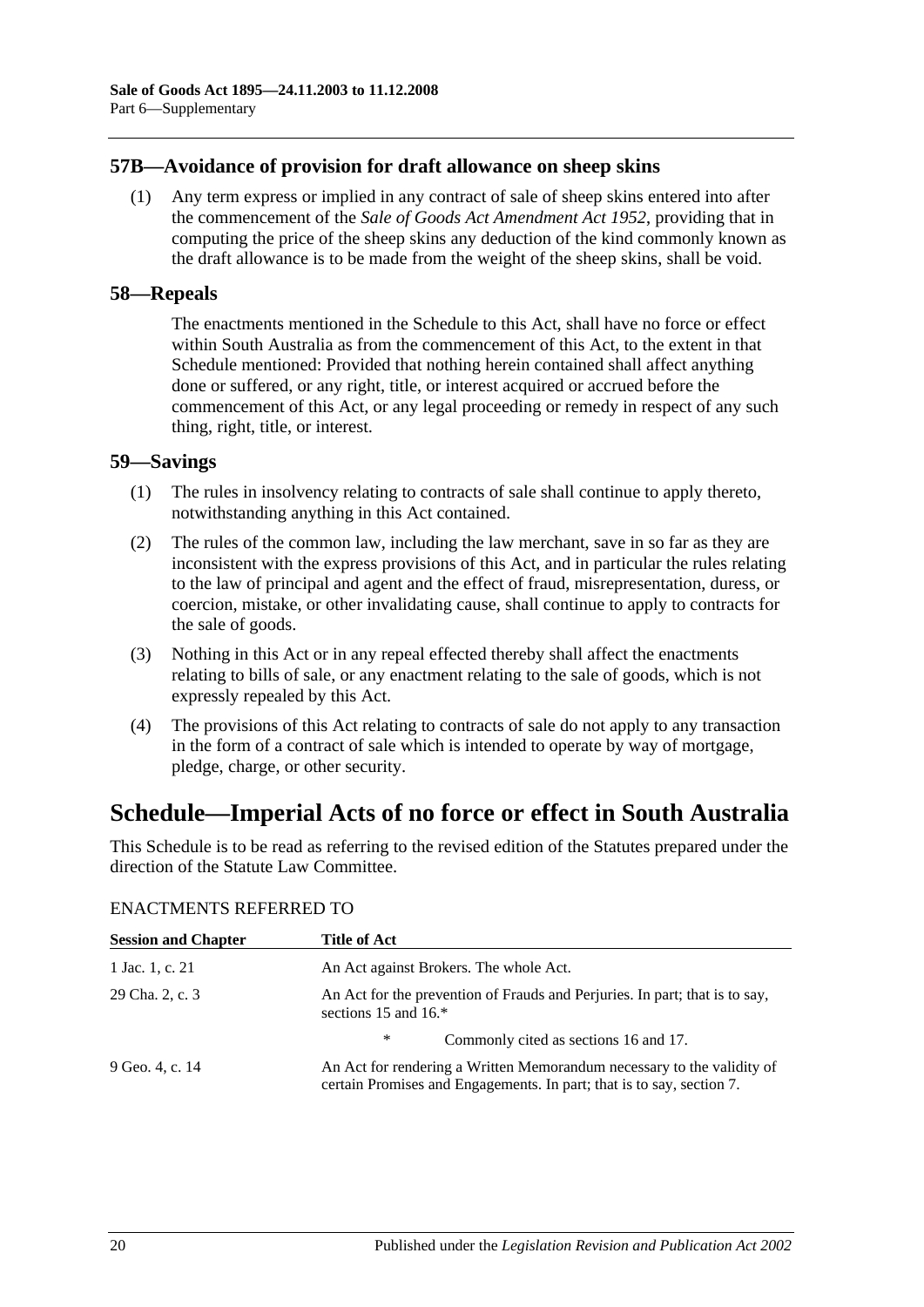## <span id="page-20-0"></span>**Legislative history**

### **Notes**

- Amendments of this version that are uncommenced are not incorporated into the text.
- Please note—References in the legislation to other legislation or instruments or to titles of bodies or offices are not automatically updated as part of the program for the revision and publication of legislation and therefore may be obsolete.
- Earlier versions of this Act (historical versions) are listed at the end of the legislative history.
- For further information relating to the Act and subordinate legislation made under the Act see the Index of South Australian Statutes or www.legislation.sa.gov.au.

## **Principal Act and amendments**

New entries appear in bold.

| Year | N <sub>0</sub> | Title                                                     | Assent     | Commencement                                                                                                                                                                                  |
|------|----------------|-----------------------------------------------------------|------------|-----------------------------------------------------------------------------------------------------------------------------------------------------------------------------------------------|
| 1895 | 630            | Sale of Goods Act 1895                                    | 20.12.1895 | $1.1.1896$ : s 61 except s 57A (as inserted<br>by 2309/1936)-1.7.1938 (Gazette<br>9.6.1938 $p1270$ ) and except s 57B(1) (as<br>inserted by 29/1952 s 3)-1.3.1954<br>(Gazette 25.2.1954 p400) |
| 1935 | 2246           | <b>Statute Law Revision Act 1935</b>                      | 19.12.1935 | 19.12.1935                                                                                                                                                                                    |
| 1936 | 2285           | Mercantile Law Act 1936                                   | 24.9.1936  | 24.9.1936                                                                                                                                                                                     |
| 1936 | 2309           | Sale of Goods Act Amendment<br>Act 1936                   | 19.11.1936 | 19.11.1936                                                                                                                                                                                    |
| 1937 | 2357           | Sale of Goods Act Amendment<br>Act 1937                   | 17.11.1937 | 17.11.1937                                                                                                                                                                                    |
| 1943 | 36             | Sale of Goods Act Amendment<br>Act 1943                   | 23.12.1943 | 23.12.1943                                                                                                                                                                                    |
| 1952 | 29             | Sale of Goods Act Amendment<br>Act 1952                   | 27.11.1952 | 27.11.1952                                                                                                                                                                                    |
| 1972 | 46             | Misrepresentation Act 1972                                | 20.4.1972  | 18.5.1972 (Gazette 18.5.1972 p1927)                                                                                                                                                           |
| 1982 | 81             | Statutes Amendment (Enforcement of<br>Contracts) Act 1982 | 16.9.1982  | 16.9.1982                                                                                                                                                                                     |
| 1986 | 111            | Goods Securities Act 1986                                 | 18.12.1986 | Sch 1-15.6.1987 (Gazette 11.6.1987<br>p1492)                                                                                                                                                  |
| 2003 | 44             | <i>Statute Law Revision Act 2003</i>                      | 23.10.2003 | Sch 1–24.11.2003 ( <i>Gazette 13.11.2003</i><br>p4048)                                                                                                                                        |
| 2008 | 49             | Statutes Amendment (Bulk Goods) Act 4.12.2008<br>2008     |            | Pt 2 (ss $4-6$ )-12.12.2008 ( <i>Gazette</i><br>11.12.2008 p5476)                                                                                                                             |

### **Provisions amended since 3 February 1976**

• Legislative history prior to 3 February 1976 appears in marginal notes and footnotes included in the consolidation of this Act contained in Volume 9 of The Public General Acts of South Australia 1837-1975 at page 737.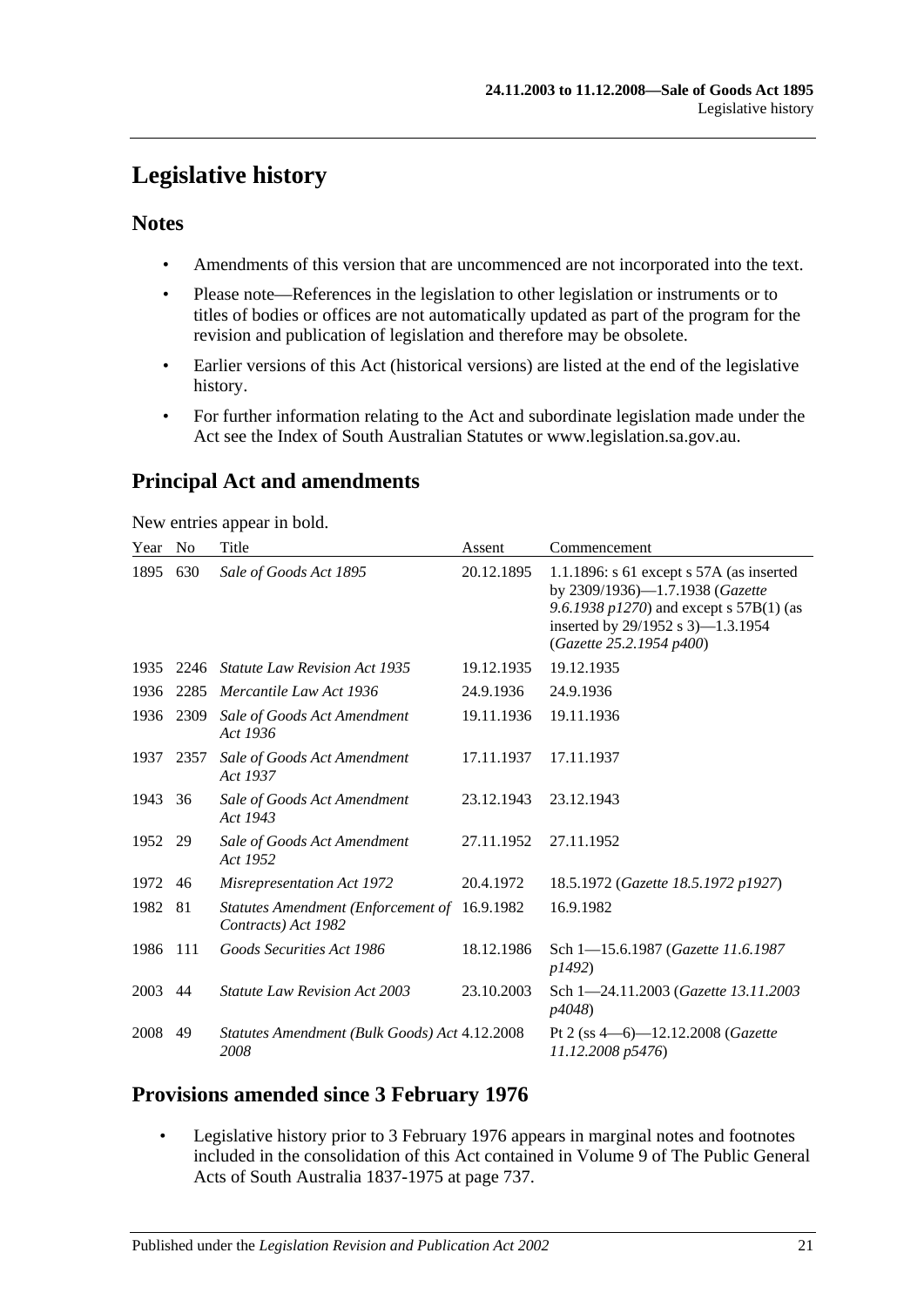New entries appear in bold.

| Provision       | How varied                                                                                 | Commencement |
|-----------------|--------------------------------------------------------------------------------------------|--------------|
| Pt A1           | heading inserted by $44/2003$ s 3(1) (Sch 1)                                               | 24.11.2003   |
| sA1             | inserted by $44/2003$ s 3(1) (Sch 1)                                                       | 24.11.2003   |
| sA2             | s 60 redesignated as s A2 by $44/2003$ s 3(1)<br>(Sch 1)                                   | 24.11.2003   |
| Pt1             |                                                                                            |              |
| Pt 1 Div 1      | heading preceding s 1 deleted and Div 1 heading<br>inserted by 44/2003 s 3(1) (Sch 1)      | 24.11.2003   |
| s <sub>2</sub>  |                                                                                            |              |
| s(2(1))         | s 2 amended and redesignated as $s$ 2(1) by<br>$44/2003$ s 3(1) (Sch 1)                    | 24.11.2003   |
| s(2)            | inserted by $44/2003$ s 3(1) (Sch 1)                                                       | 24.11.2003   |
| Pt 1 Div 2      | heading preceding s 3 deleted and Div 2 heading<br>inserted by 44/2003 s 3(1) (Sch 1)      | 24.11.2003   |
| s <sub>4</sub>  | deleted by $81/1982 s 4(1)$                                                                | 16.9.1982    |
| Pt 1 Div 3      | heading preceding s 5 deleted and Div 3 heading<br>inserted by 44/2003 s 3(1) (Sch 1)      | 24.11.2003   |
| Pt 1 Div 4      | heading preceding s 8 deleted and Div 4 heading<br>inserted by 44/2003 s 3(1) (Sch 1)      | 24.11.2003   |
| Pt 1 Div 5      | heading preceding s 10 deleted and Div 5<br>heading inserted by $44/2003$ s 3(1) (Sch 1)   | 24.11.2003   |
| s 12            | s 12 I—III redesignated as s $12(a)$ —(c) by<br>44/2003 s 3(1) (Sch 1)                     | 24.11.2003   |
| s 14            | s 14 I—IV redesignated as $s$ 14(a)—(d) by<br>$44/2003$ s 3(1) (Sch 1)                     | 24.11.2003   |
| Pt 1 Div 6      | heading preceding s 15 deleted and Div 6<br>heading inserted by $44/2003$ s 3(1) (Sch 1)   | 24.11.2003   |
| Pt 2            |                                                                                            |              |
| Pt 2 Div 1      | heading preceding s 16 deleted and Div 1<br>heading inserted by $44/2003$ s $3(1)$ (Sch 1) | 24.11.2003   |
| Pt 2 Div 2      | heading preceding s 21 deleted and Div 2<br>heading inserted by $44/2003$ s 3(1) (Sch 1)   | 24.11.2003   |
| s <sub>25</sub> |                                                                                            |              |
| $s\,25(4)$      | inserted by 111/1986 Sch 1                                                                 | 15.6.1987    |
| $Pt\,3$         |                                                                                            |              |
| s 32            |                                                                                            |              |
| $s \, 32(5)$    | s $32(4)$ last sentence redesignated as s $32(5)$ by<br>$44/2003$ s 3(1) (Sch 1)           | 24.11.2003   |
| Pt 4            |                                                                                            |              |
| Pt 4 Div 1      | heading inserted by $44/2003$ s 3(1) (Sch1)                                                | 24.11.2003   |
| Pt 4 Div 2      | heading preceding s 40 deleted and Div 2<br>heading inserted by $44/2003$ s 3(1) (Sch 1)   | 24.11.2003   |
| Pt 4 Div 3      | heading preceding s 43 deleted and Div 3<br>heading inserted by $44/2003$ s 3(1) (Sch 1)   | 24.11.2003   |

Entries that relate to provisions that have been deleted appear in italics.